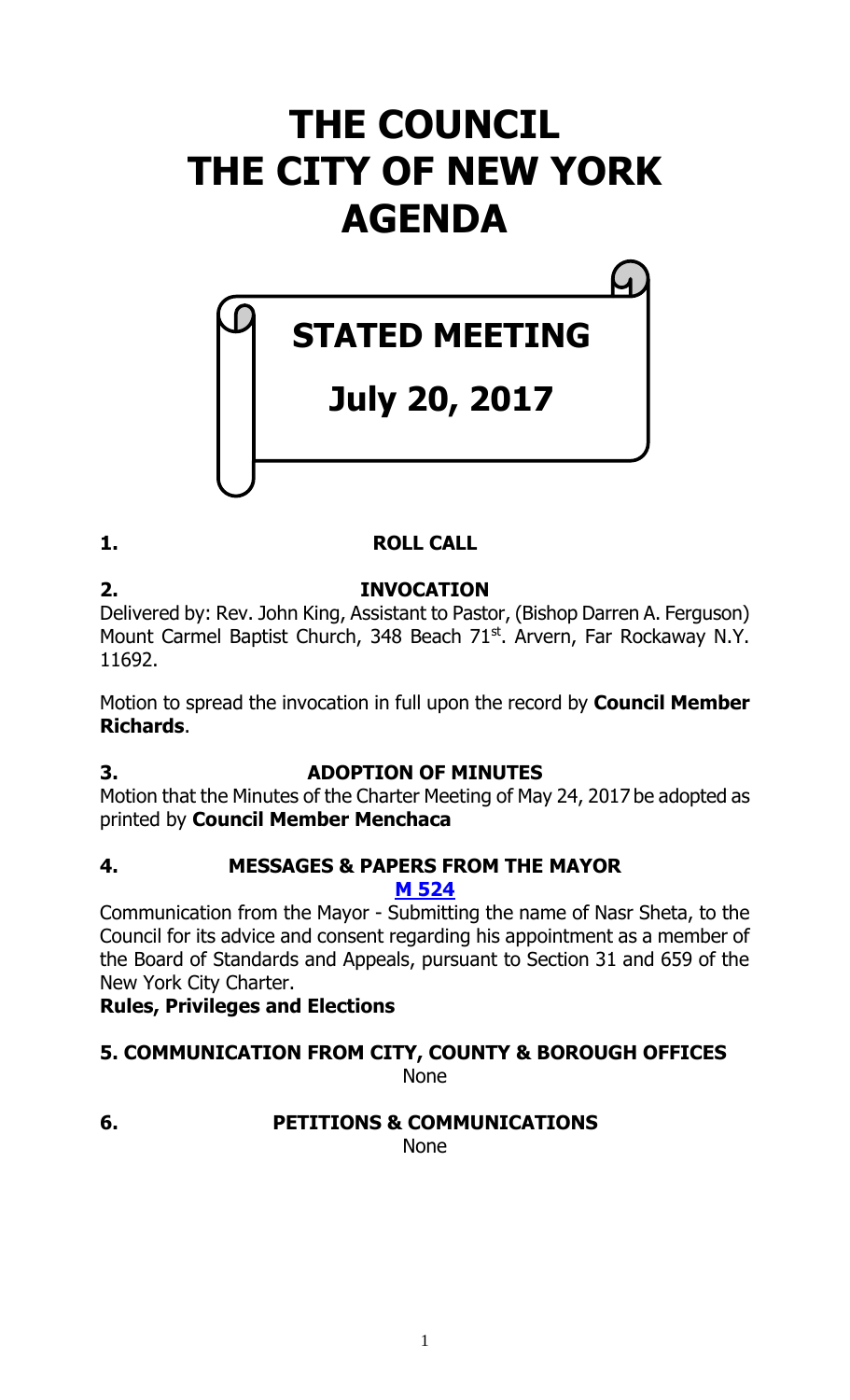### **7. LAND USE CALL-UPS**

**M [525](http://legistar.council.nyc.gov/LegislationDetail.aspx?ID=3106729&GUID=DC07F50F-A156-414A-9167-90ADB0051250&Options=&Search=)**

By The Speaker (Council Member Mark-Viverito): Pursuant to Rule 11.20(b) of the Council Rules and Section 197-d(b)(3) of the New York City Charter, the Council hereby resolves that the actions of the City Planning Commission on Uniform Land Use Review Procedure application no **C 170269 PCM** shall be subject to Council review.

#### **Coupled on Call-Up Vote**

### **M [526](http://legistar.council.nyc.gov/LegislationDetail.aspx?ID=3106727&GUID=46F31B38-BB95-406D-A227-5D24E66D993D&Options=&Search=)**

By Council Member Chin:

Pursuant to Rule 11.20(b) of the Council and §20-226 or §20-225 of the New York City Administrative Code, the Council resolves that the action of the Department of Consumer Affairs approving an unenclosed sidewalk café located at 125 Chambers Street, Borough of Manhattan, Community Board 1, Application No. **20175332 TCM** shall be subject to review by the Council. **Coupled on Call-Up Vote**

### **M [527](http://legistar.council.nyc.gov/LegislationDetail.aspx?ID=3106728&GUID=4B6D4FBD-42FA-463B-ABB2-913FA92933B2&Options=&Search=)**

By Council Member Chin:

Pursuant to Rule 11.20(b) of the Council Rules and Section 197-d(b)(3) of the New York City Charter, the Council hereby resolves that the actions of the City Planning Commission on Uniform Land Use Review Procedure application nos. **C 170192 ZSM** and **C 170193 ZSM** shall be subject to Council review. **Coupled on Call-Up Vote**

#### **M [528](http://legistar.council.nyc.gov/LegislationDetail.aspx?ID=3106738&GUID=38DFBD2E-F534-43DB-B674-DAC55708289E&Options=&Search=)**

By Council Member Garodnick:

Pursuant to Rule 11.20(c) of the Council Rules and Section 197-d(b)(3) of the New York City Charter, the Council hereby resolves that the actions of the City Planning Commission on Uniform Land Use Review Procedure application no **C 170158 ZSM** shall be subject to Council review.

### **Coupled on Call-Up Vote**

### **M [529](http://legistar.council.nyc.gov/LegislationDetail.aspx?ID=3106744&GUID=607F5D3F-E7E4-42DC-859D-6BC455C55DF7&Options=&Search=)**

By the Chair of the Land Use Committee Council Member Greenfield: Pursuant to Rule 11.20(c) of the Council Rules and Section 197-d(b)(3) of the New York City Charter, the Council hereby resolves that the actions of the City Planning Commission on Uniform Land Use Review Procedure application no. **C 170248 PPQ** shall be subject to Council review. This item is related to Application nos. **C 170243(A) ZMQ**, **N 170244 ZRQ**, **C 170246 HUQ**, and **C 170247 HDQ**, which are subject to Council review pursuant to Section 197 d(b)(1) of the New York City Charter, and Application no. and **N 170245 HGQ**, which is subject to Council review pursuant to Section 504 of Article 15 of the General Municipal (Urban Renewal) Law of New York State.

**Coupled on Call-Up Vote**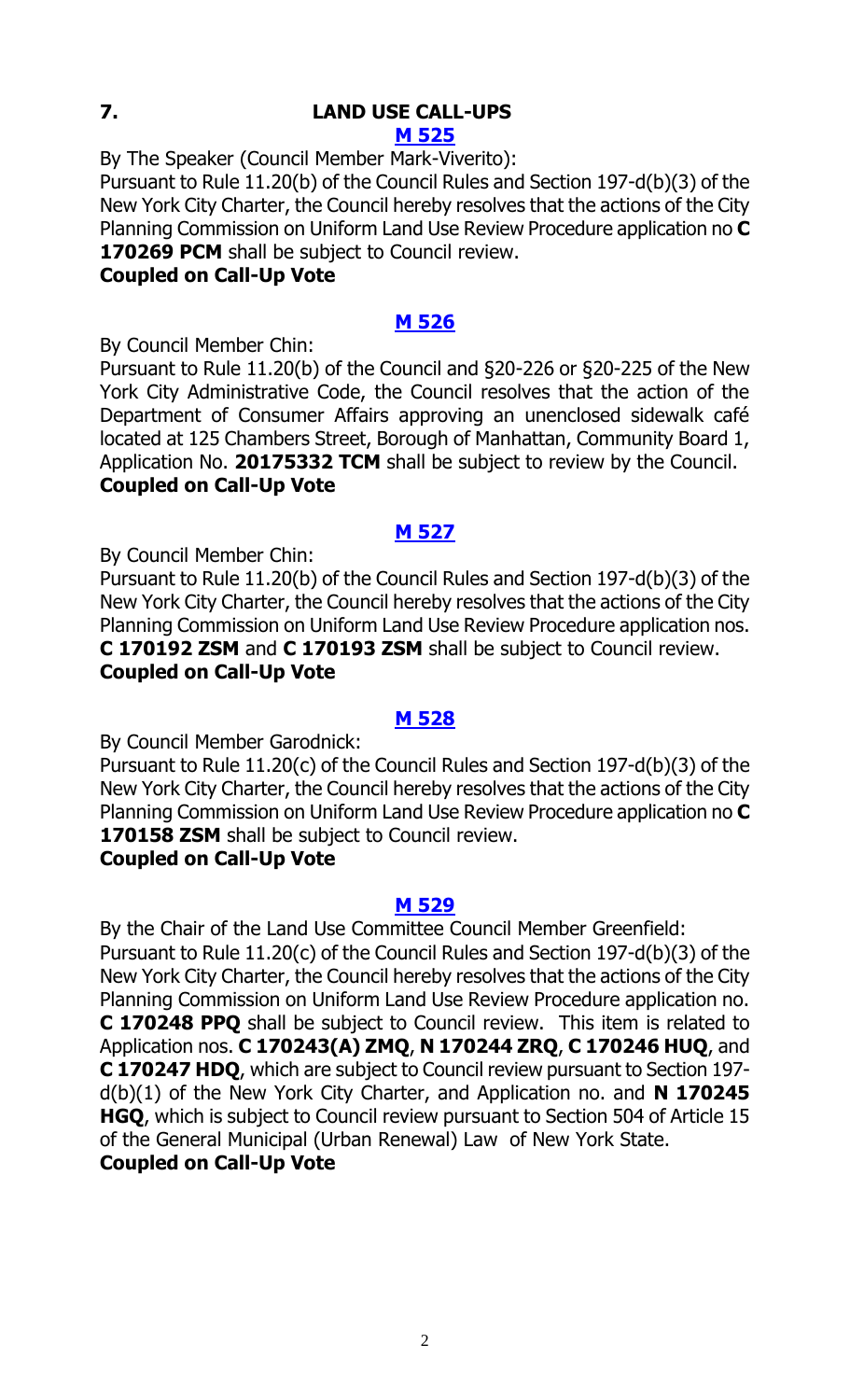#### **M [530](http://legistar.council.nyc.gov/LegislationDetail.aspx?ID=3106739&GUID=0487AB06-F0C4-4442-AF39-CDB61F8AE148&Options=&Search=)**

By Council Member Johnson:

Pursuant to Rule 11.20(b) of the Council and §20-226 or §20-225 of the New York City Administrative Code, the Council resolves that the action of the Department of Consumer Affairs approving an unenclosed sidewalk café located at 183 West 10<sup>th</sup> Street, Borough of Manhattan, Community Board 2, Application No. **20175465 TCM** shall be subject to review by the Council. **Coupled on Call-Up Vote**

### **M [531](http://legistar.council.nyc.gov/LegislationDetail.aspx?ID=3106740&GUID=13419E42-3FFB-4060-B817-9090EA0A05EF&Options=&Search=)**

By Council Member Mendez:

Pursuant to Rule 11.20(b) of the Council and §20-226 or §20-225 of the New York City Administrative Code, the Council resolves that the action of the Department of Consumer Affairs approving an unenclosed sidewalk café located at 367 Third Avenue or 200 East 27<sup>th</sup> Street, Borough of Manhattan, Community Board 6, Application No. **20175461 TCM** shall be subject to review by the Council.

### **Coupled on Call-Up Vote**

### **M [532](http://legistar.council.nyc.gov/LegislationDetail.aspx?ID=3106741&GUID=8EA62979-F89D-43A8-AD9A-3A340D291FBC&Options=&Search=)**

By Council Member Rodriguez:

Pursuant to Rule 11.20(b) of the Council and §20-226 or §20-225 of the New York City Administrative Code, the Council resolves that the action of the Department of Consumer Affairs approving an unenclosed sidewalk café located at 5025 Broadway, Borough of Manhattan, Community Board 12, Application No. **20175498 TCM** shall be subject to review by the Council. **Coupled on Call-Up Vote**

### **M [533](http://legistar.council.nyc.gov/LegislationDetail.aspx?ID=3106742&GUID=4AF994E6-71A3-441B-A7AA-879EFCB3B861&Options=&Search=)**

By Council Member Rodriguez:

Pursuant to Rule 11.20(b) of the Council and §20-226 or §20-225 of the New York City Administrative Code, the Council resolves that the action of the Department of Consumer Affairs approving an unenclosed sidewalk café located at 237 Dyckman Street, Borough of Manhattan, Community Board 12, Application No. **20175444 TCM** shall be subject to review by the Council. **Coupled on Call-Up Vote**

### **M [534](http://legistar.council.nyc.gov/LegislationDetail.aspx?ID=3106743&GUID=CB2C70F2-C7C7-4310-983D-79AF1C185F21&Options=&Search=)**

By Council Member Vacca:

Pursuant to Rule 11.20(b) of the Council and §20-226 or §20-225 of the New York City Administrative Code, the Council resolves that the action of the Department of Consumer Affairs approving an unenclosed sidewalk café located at 3363 E. Tremont Avenue, Borough of the Bronx, Community Board 10, Application No. **20175396 TCX** shall be subject to review by the Council. **Coupled on Call-Up Vote**

### **Roll Call**

### **8. COMMUNICATION FROM THE SPEAKER**

### **9. DISCUSSION OF GENERAL ORDERS**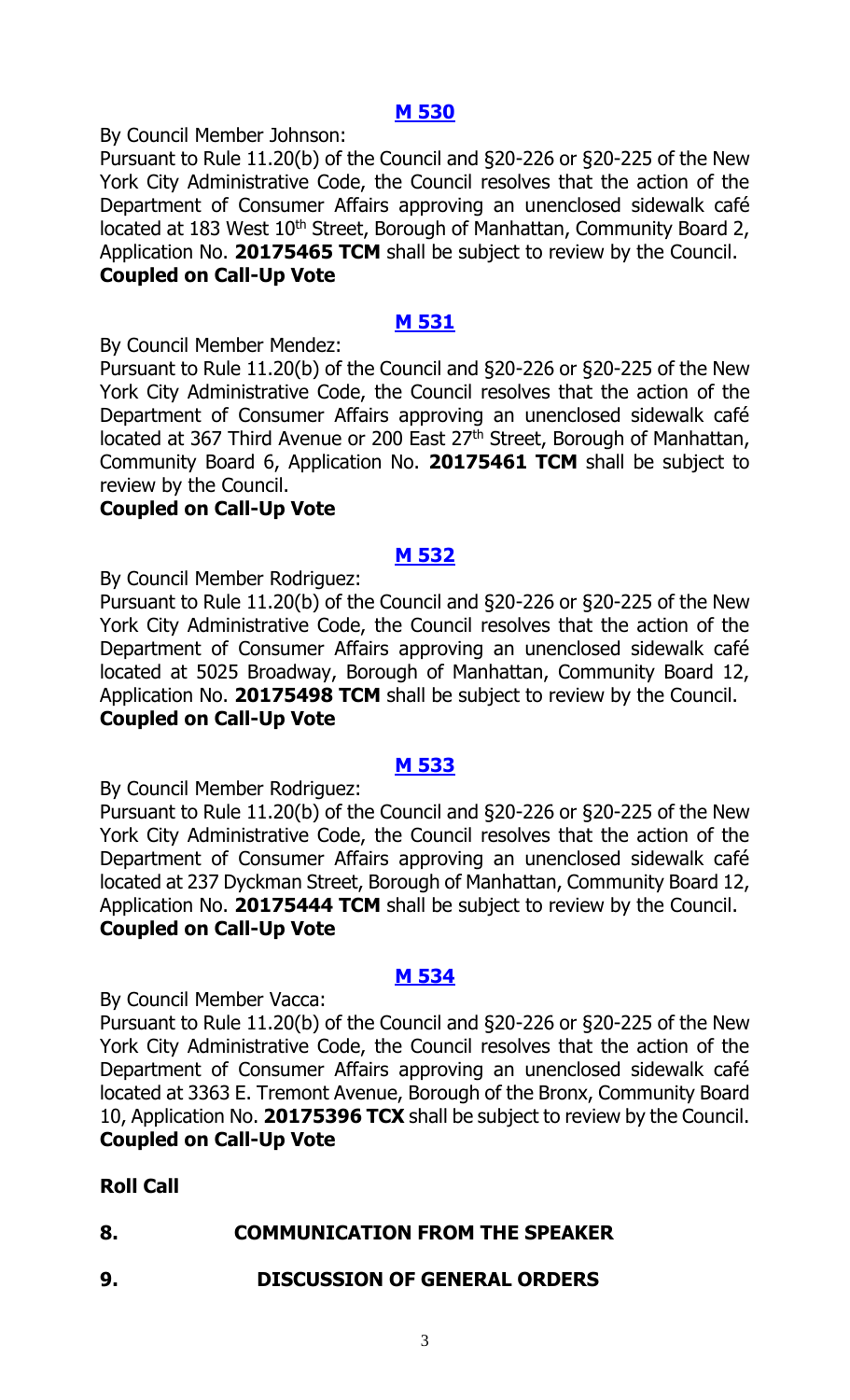### **10. REPORT OF SPECIAL COMMITTEES**

None

### **11. REPORTS OF STANDING COMMITTEES Report of the Committee on Aging**

**[Int 1519-A](http://legistar.council.nyc.gov/LegislationDetail.aspx?ID=2984630&GUID=CA0D8DAF-64B1-4CAE-8B62-CA9FF9139818&Options=&Search=)**

An Amended Local Law to amend the administrative code of the city of New York, in relation to supplemental nutrition assistance program enrollment and recertification for seniors.

### **Amended and Coupled on GO**

### **Report of the Committee on Courts and Legal Services [Int 214-B](http://legistar.council.nyc.gov/LegislationDetail.aspx?ID=1687978&GUID=29A4594B-9E8A-4C5E-A797-96BDC4F64F80&Options=&Search=)**

An Amended Local Law to amend the administrative code of the city of New York, in relation to providing legal services for tenants who are subject to eviction proceedings.

### **Amended and Coupled on GO**

### **Report of the Committee on Finance Preconsidered Res [1589](http://legistar.council.nyc.gov/LegislationDetail.aspx?ID=3103068&GUID=A9B08068-9100-45E6-8758-5C646D279657&Options=&Search=)**

Resolution approving the new designation and changes in the designation of certain organizations to receive funding in the Expense Budget. **Coupled on GO**

### **Preconsidered [L.U.](http://legistar.council.nyc.gov/LegislationDetail.aspx?ID=3103071&GUID=B642F0B3-C92D-4288-8999-50A850F1A3C9&Options=&Search=) 706 & Res [1590](http://legistar.council.nyc.gov/LegislationDetail.aspx?ID=3106906&GUID=11F75C5E-BD6C-4030-BC94-3658448420FB&Options=&Search=)**

1634 Dean Street, Block 1347, Lot 53; Brooklyn, Community District No. 8, Council District No. 36.

### **Coupled on GO**

### **Report of the Committee on Health Preconsidered Int [1668](http://legistar.council.nyc.gov/LegislationDetail.aspx?ID=3103627&GUID=39CEF469-C2EB-4F89-9352-BC8502ECBEC4&Options=&Search=)**

A Local Law to amend a local law for the year 2017 amending the administrative code of the city of New York relating to the prohibition of circus performances with wild or exotic animals, as proposed in introduction number 1233-A, in relation to extending the effective date thereof **Coupled on GO**

### **Report of the Committee on Land Use [L.U. 682](http://legistar.council.nyc.gov/LegislationDetail.aspx?ID=3081504&GUID=5B4F337C-7BEE-4910-A41A-239C6499D9F8&Options=&Search=) & Res [1591](http://legistar.council.nyc.gov/LegislationDetail.aspx?ID=3106117&GUID=834C1AF8-1126-4F38-8A1D-31F53C611555&Options=&Search=)**

Application No. **C 170087 ZMX** submitted by The Ader Group LLC pursuant to Sections 197-c and 201 of the New York City Charter, for an amendment of the zoning map, section no. 6c, changing an existing M1-1 District to an R8A/C2-4 District on property on Whitlock Avenue and 165th Street, Borough of the Bronx, Community Board 2, Council District 17.

### **Coupled on GO**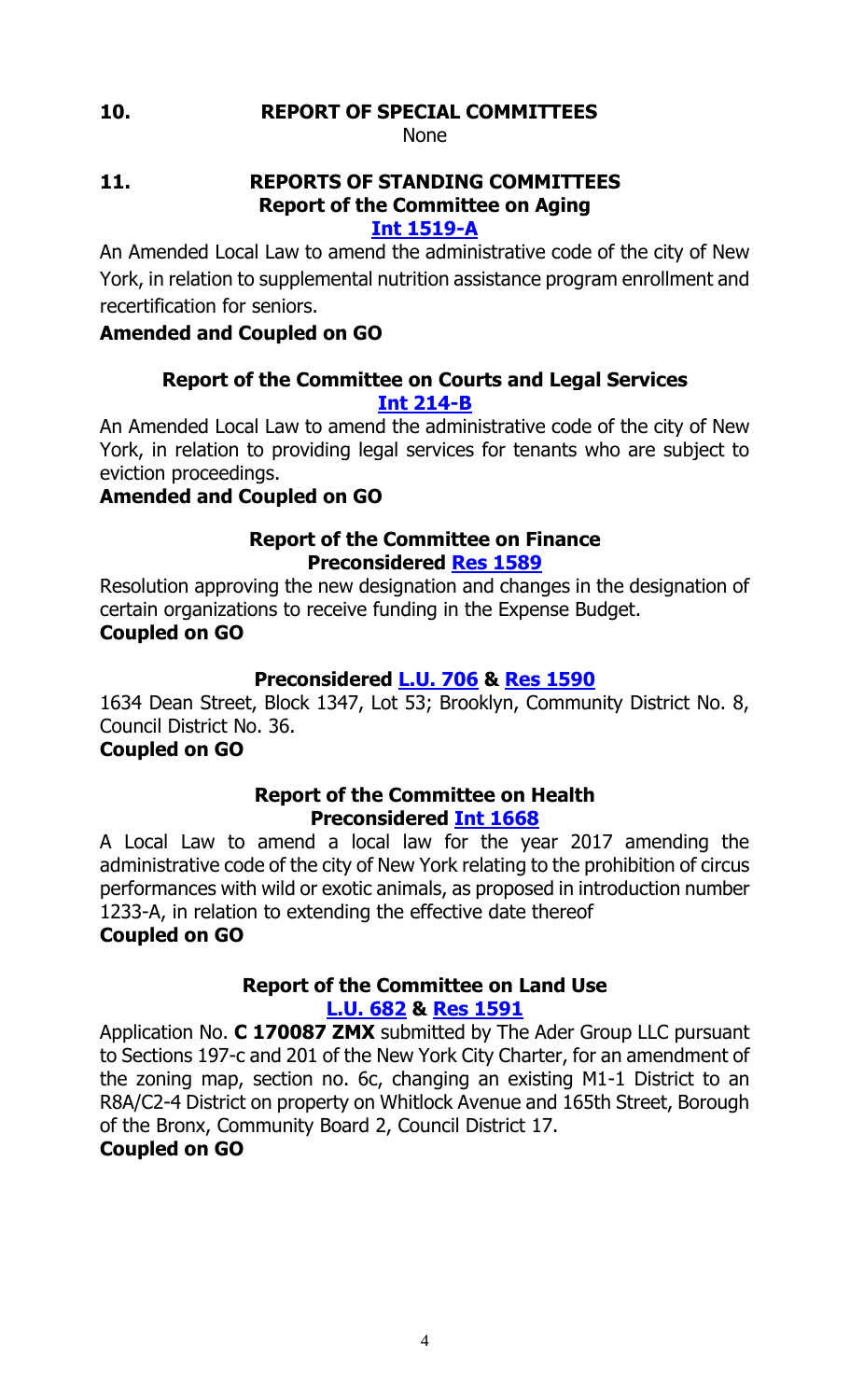### **[L.U. 683](http://legistar.council.nyc.gov/LegislationDetail.aspx?ID=3081505&GUID=35F63684-5F95-4F15-AF5B-E730AA655511&Options=&Search=) & Res [1592](http://legistar.council.nyc.gov/LegislationDetail.aspx?ID=3106118&GUID=A55AE4F0-FBF4-4CF7-9EAC-2D60D1643AC4&Options=&Search=)**

Application No. **N 170088 ZRX** submitted by The Ader Group LLC pursuant to Section 201 of the New York City Charter, for an amendment of the New York City Zoning Resolution, modifying Appendix F for the purpose of establishing a Mandatory Inclusionary Housing Area, Borough of the Bronx, Community Board 2, Council District 17.

### **Coupled on GO**

### **[L.U. 684](http://legistar.council.nyc.gov/LegislationDetail.aspx?ID=3081506&GUID=0EB5B9D9-F5CC-4F8F-8610-B12836E23737&Options=&Search=) & Res [1593](http://legistar.council.nyc.gov/LegislationDetail.aspx?ID=3106119&GUID=0CFBCF8A-4597-4AB8-A606-C76BB364A426&Options=&Search=)**

Application No. N **170286 ZRM** submitted by Lightstone Acquisitions X, LLC pursuant to Section 201 of the New York City Charter, for an amendment of the New York City Zoning Resolution, modifying regulations of Article IX, Chapter 1 (Special Lower Manhattan District) allowing a floor area bonus for public plazas, Borough of Manhattan, Community Board 1, Council District 1. **Coupled on GO**

### **[L.U. 689](http://legistar.council.nyc.gov/LegislationDetail.aspx?ID=3081502&GUID=57F8656F-2835-4DE3-A7FA-838B1CDFA639&Options=&Search=) & Res [1594](http://legistar.council.nyc.gov/LegislationDetail.aspx?ID=3106120&GUID=D157DB71-D113-4BCC-ABB7-1D831AA2FA2C&Options=&Search=)**

Application No. **N 170251 ZRM** submitted by 517 West 35th LLC, pursuant to Section 201 of the New York City Charter, for an amendment of the New York City Zoning Resolution, modifying Section 93-122 to change development phasing regulations, Borough of Manhattan, Community Board 4, Council District 3.

### **Coupled on GO**

### **[L.U. 690](http://legistar.council.nyc.gov/LegislationDetail.aspx?ID=3081503&GUID=DED35E07-1C6A-430C-AC23-6310AB22E204&Options=&Search=) & Res [1595](http://legistar.council.nyc.gov/LegislationDetail.aspx?ID=3106121&GUID=8E63AD02-21BC-4415-A9E6-AC263F1564BB&Options=&Search=)**

Application No. **20175520 HAK** submitted by the New York City Department of Housing Preservation and Development pursuant to Article XI of the Private Housing Finance Law for the approval of a real property tax exemption for property located at Block 1205, p/o lot 28 (Tentative Lot 127), Borough of Brooklyn, Community Board 1, Council District 35.

### **Coupled on GO**

### **[L.U. 704](http://legistar.council.nyc.gov/LegislationDetail.aspx?ID=3086354&GUID=4359D9CA-5DF9-4247-9E1B-AD28D125360B&Options=&Search=) & Res [1596](http://legistar.council.nyc.gov/LegislationDetail.aspx?ID=3106122&GUID=F1BEAACE-E7F8-40A5-9C48-9E4F71672870&Options=&Search=)**

Application No. **20175521 HAQ** submitted by the New York City Department of Housing Preservation and Development pursuant to Article 16 of the General Municipal Law for the approval of an urban development action area project and a real property tax exemption for property located on Block 10850, Lot 29, Block 10960, Lot 604, and Block 10923, Lot 26, Borough of Queens, Community Board 12, Council District 27.

### **Coupled on GO**

### **[L.U. 705](http://legistar.council.nyc.gov/LegislationDetail.aspx?ID=3086355&GUID=941F88C5-0CC3-4C6E-A27A-2213DAB0711A&Options=&Search=) & Res [1597](http://legistar.council.nyc.gov/LegislationDetail.aspx?ID=3106123&GUID=5E86C2AC-4043-4E1B-8E2F-6938436965DE&Options=&Search=)**

Application No. **20175523 HAK** submitted by the New York City Department of Housing Preservation and Development pursuant to Article XI of the Private Housing Finance Law for the approval of a real property tax exemption for property located on Block 1646, Lot 10, Borough of Brooklyn, Community Board 3, Council District 36.

### **Coupled on GO**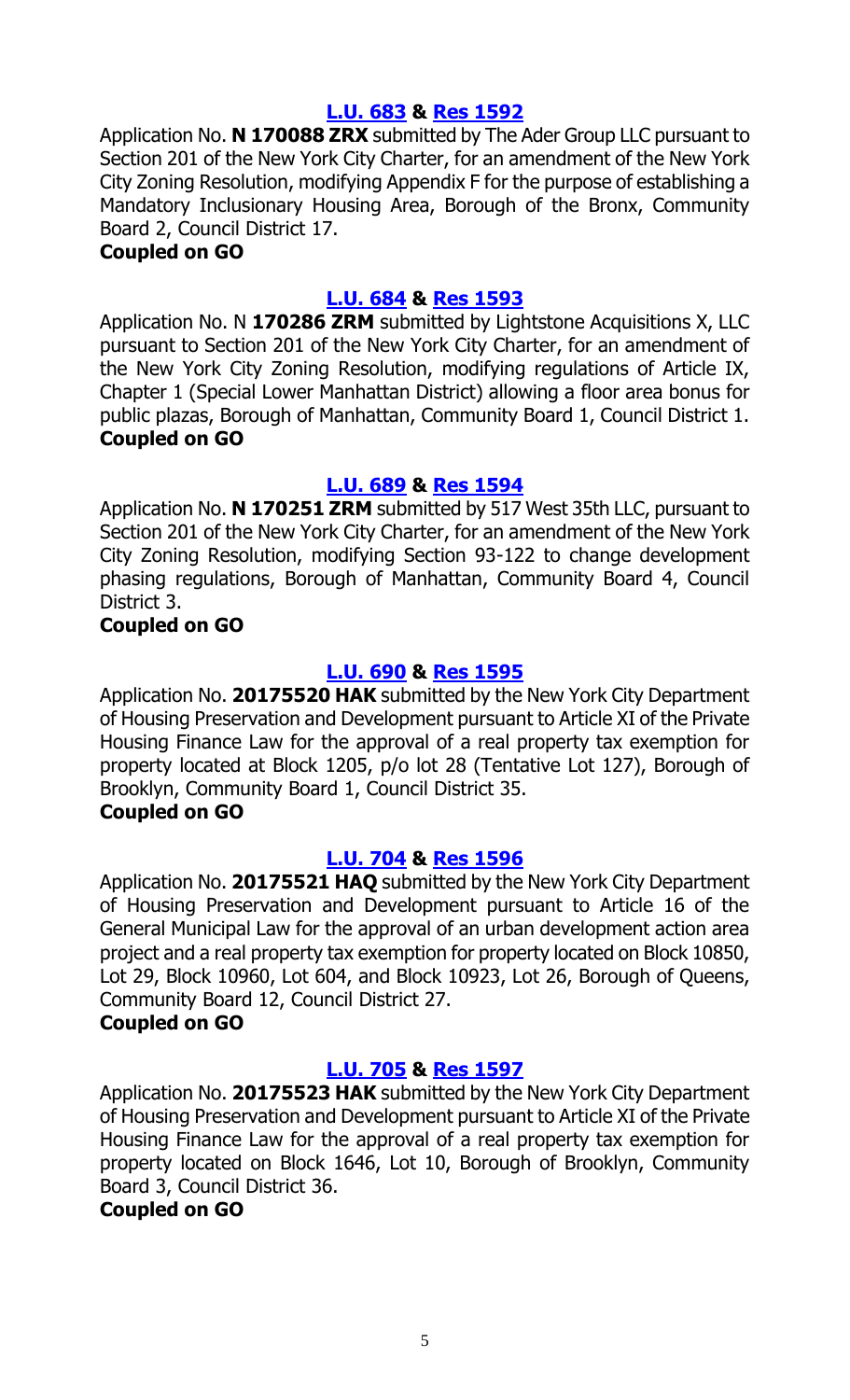### **Preconsidered [L.U. 707](http://legistar.council.nyc.gov/LegislationDetail.aspx?ID=3100134&GUID=BE273665-A23C-4AC5-B932-A0482D16F8C3&Options=&Search=) & Res [1598](http://legistar.council.nyc.gov/LegislationDetail.aspx?ID=3106124&GUID=E5D5E6BE-49B5-48EB-BE8B-9D9F792F53E6&Options=&Search=)**

Application No. **20175217 SCK** pursuant to Section 1732 of the New York School Construction Authority Act, concerning the proposed site selection for a new, approximately 332-Seat Primary School Facility to be located on Block 751, Lot 1, Borough of Brooklyn, Community School District 15, Community Board 12, Council District 38.

### **Coupled on GO**

### **Preconsidered [L.U. 708](http://legistar.council.nyc.gov/LegislationDetail.aspx?ID=3100135&GUID=94AD037E-4F55-4C76-A06A-688DA3D4CF2A&Options=&Search=) & Res [1599](http://legistar.council.nyc.gov/LegislationDetail.aspx?ID=3106125&GUID=5F163FC0-1098-439C-89C9-E09472F4D196&Options=&Search=)**

Application No. **20175647 SCK** pursuant to Section 1732 of the New York School Construction Authority Act, concerning the proposed site selection for a new, approximately 332-Seat Primary School Facility to be located on Block 728, Lots 34 and 36, Borough of Brooklyn, Community School District 15, Community Board 7, Council District 38.

#### **Coupled on GO**

### **Report of the Committee on Oversight and Investigations [Int 1136-A](http://legistar.council.nyc.gov/LegislationDetail.aspx?ID=2683838&GUID=B29B0325-77BB-40C2-B0E7-AB501EC02A4B&Options=&Search=)**

An Amended Local Law to amend the administrative code of the city of New York, in relation to the evaluation of civil actions alleging improper conduct by correction officers.

### **Amended and Coupled on GO**

#### **Report of the Committee on Parks and Recreation [Int 407-A](http://legistar.council.nyc.gov/LegislationDetail.aspx?ID=1825177&GUID=55198C60-50C9-4303-8E4E-783F82EB46DB&Options=&Search=)**

An Amended Local Law to amend the administrative code of the city of New York, in relation to notice of changes to capital projects implemented by the department of parks and recreation.

### **Amended and Coupled on GO**

### **[Int 1411-A](http://legistar.council.nyc.gov/LegislationDetail.aspx?ID=3105909&GUID=D00DDE24-999D-438C-A9A2-8CFBCBE587FC&Options=&Search=)**

An Amended Local Law to amend the administrative code of the city of New York, in relation to pedestrian access to park facilities.

### **Amended and Coupled on GO**

### **Report of the Committee on Public Safety**

#### **[Int 1000-B](http://legistar.council.nyc.gov/LegislationDetail.aspx?ID=2513763&GUID=0C33F58D-343A-4E86-85E8-F2D9452C7712&Options=&Search=)**

An Amended Local Law to amend the administrative code of the city of New York, in relation to requiring the police department to report on seized property data on an annual basis and removing an existing requirement concerning reporting on disposition of certain unclaimed property. **Amended and Coupled on GO**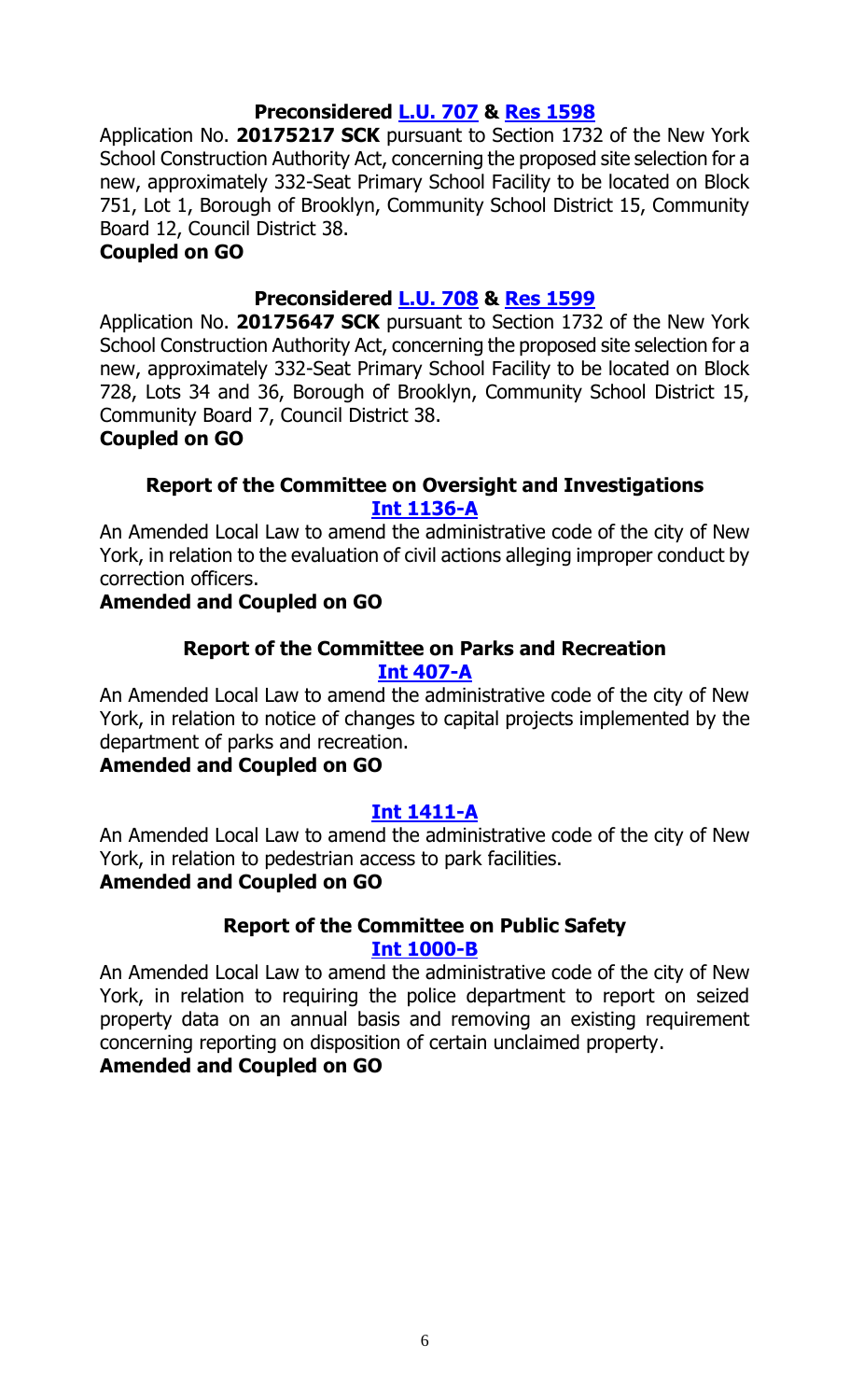### **Report of the Committee on Rules, Privileges and Elections [M 521](http://legistar.council.nyc.gov/LegislationDetail.aspx?ID=3085334&GUID=F97416A5-9B8B-4DF8-BFBB-285AFA648FE8&Options=&Search=)**

Report of the Committee on Rules, Privileges and Elections approving the appointment by the Mayor of

### **Thomas Sorrentino** As a member of the **New York City Taxi and Limousine Commission**

The Committee on Rules, Privileges and Elections respectfully reports:

Pursuant to §§ 31 and 2301 of the New York City Charter, the Committee on Rules, Privileges and Elections, hereby approves the appointment by the Mayor of **Thomas Sorrentino** as a member of the **New York City Taxi and Limousine Commission** to serve the remainder of a seven-year term that expires on January 31, 2022.

This matter was referred to the Committee on June 21, 2017

### **Res [1600](http://legistar.council.nyc.gov/LegislationDetail.aspx?ID=3106912&GUID=DAC0A3E2-D93C-4747-98E0-7B309A442F8B&Options=&Search=)**

### RESOLUTION APPROVING THE APPOINTMENT BY THE MAYOR OF **THOMAS SORRENTINO** AS A MEMBER OF THE **NEW YORK CITY TAXI AND LIMOUSINE COMMISSION**

By Council Member Lander

RESOLVED, that pursuant to §§ 31 and 2301 of the New York City Charter, the Council does hereby approve the appointment by the Mayor of **Thomas Sorrentino** as a member of the **New York City Taxi and Limousine Commission** to serve the remainder of a seven-year term that expires on January 31, 2022.

### **COUPLED ON GO**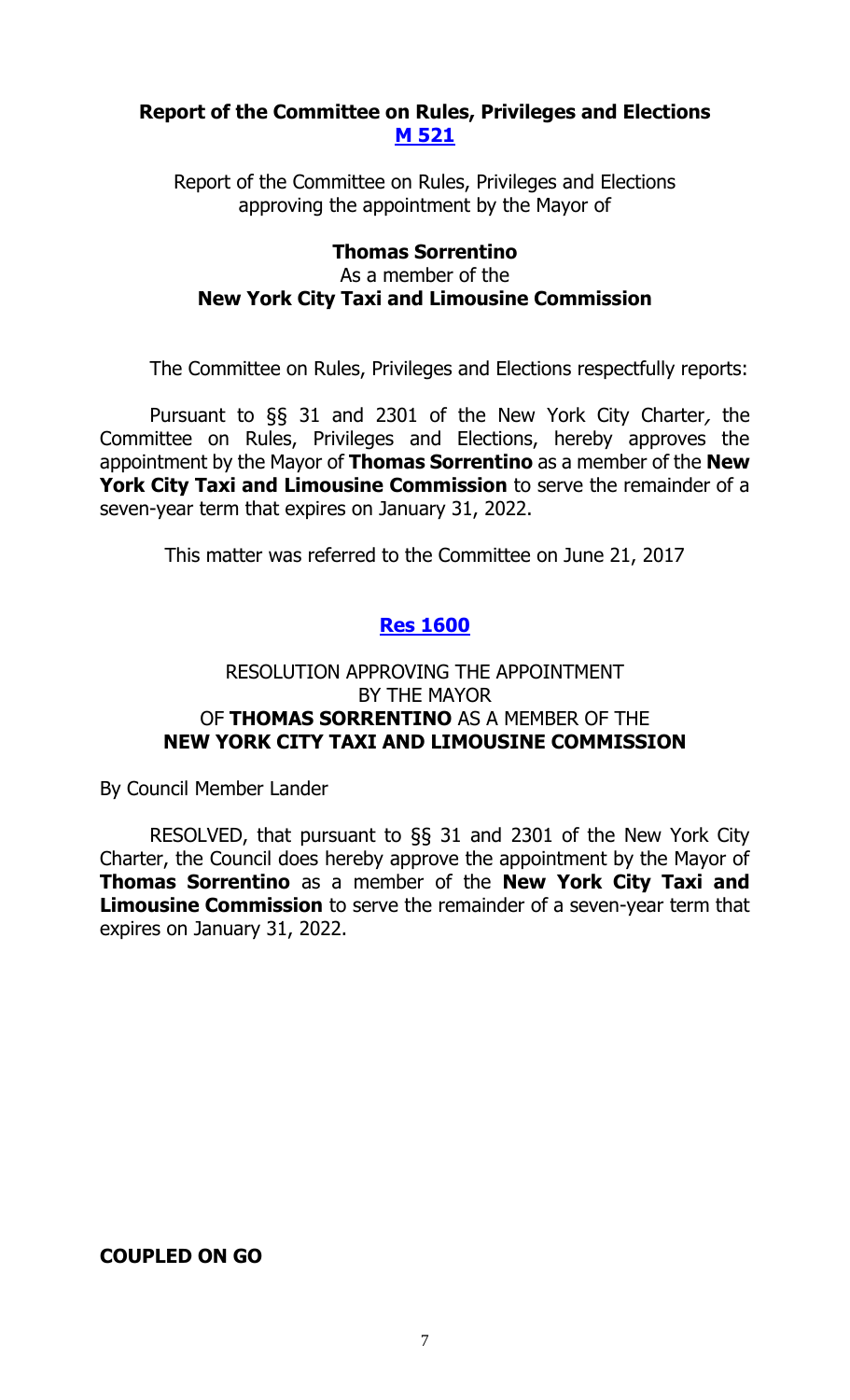#### **Report of the Committee on Transportation [Int 671-A](http://legistar.council.nyc.gov/LegislationDetail.aspx?ID=3105906&GUID=2C23700C-6C6A-405E-98B2-2F85176EBD64&Options=&Search=)**

An Amended Local Law to amend the administrative code of the city of New York, in relation to pedestrian countdown displays at intersections adjacent to schools and parks.

### **Amended and Coupled on GO**

### **[Int 1234-A](http://legistar.council.nyc.gov/LegislationDetail.aspx?ID=3105907&GUID=C9F0DF32-7B22-4908-A533-D555BFEF0D12&Options=&Search=)**

An Amended Local Law to amend the administrative code of the city of New York, in relation to notifying council members and community boards of muni-meter installations.

#### **Amended and Coupled on GO**

### **[Int 1646-A](http://legistar.council.nyc.gov/LegislationDetail.aspx?ID=3105908&GUID=3831B293-21BE-4B74-94AF-8C99F2125AF7&Options=&Search=)**

An Amended Local Law to amend the administrative code of the city of New York, in relation to gratuity for for-hire vehicles. **Amended and Coupled on GO**

#### **12. GENERAL ORDER CALENDAR [L.U. 651](http://legistar.council.nyc.gov/LegislationDetail.aspx?ID=3055730&GUID=BC0D40A9-4AE7-4975-AE94-08E34CCB7385&Options=&Search=) & Res [1601](http://legistar.council.nyc.gov/LegislationDetail.aspx?ID=3101088&GUID=D81DC75F-F52C-455C-9460-A0D0BFFAB403&Options=&Search=)**

Application No. **C 170070 ZMK** submitted by Bedford Arms, LLC pursuant to Section 197-c and 201 of the New York City Charter, for an amendment of the zoning map, section no. 17a, changing an existing R6A District to an R7D District on property located on Bedford Avenue between Pacific Street and Dean Street, Borough of Brooklyn, Community Board 8, Council District 35. **Coupled on GO**

### **[L.U. 652](http://legistar.council.nyc.gov/LegislationDetail.aspx?ID=3055731&GUID=D9ED01C8-711E-4ECD-8AE6-965B94501BE7&Options=&Search=) & Res [1602](http://legistar.council.nyc.gov/LegislationDetail.aspx?ID=3101089&GUID=2EF21E6A-182D-4253-97D1-8ACCD5EBB164&Options=&Search=)**

Application No. **N 170071 ZRK** submitted by Bedford Arms, LLC pursuant to Section 201 of the New York City Charter, for an amendment to the Zoning Resolution, modifying Appendix F to establish a Mandatory Inclusionary Housing Area, Borough of Brooklyn, Community Board 8, Council District 35. **Coupled on GO**

### **[L.U. 654](http://legistar.council.nyc.gov/LegislationDetail.aspx?ID=3055733&GUID=8E59F716-1626-4861-A75C-8F61B70A6406&Options=&Search=) & Res [1603](http://legistar.council.nyc.gov/LegislationDetail.aspx?ID=3101084&GUID=6BA4450A-1897-4038-88B4-FEAED82A97A6&Options=&Search=)**

Application No. **C 150402 ZMR** submitted by Pier 21 Development, LLC pursuant to Section 197-c and 201 of the New York City Charter, for an amendment of the zoning map, Section 21d, changing an existing M2-1 District to an R6/C2-2 District on property located on Edgewater Street at Lynhurst Avenue, Borough of Staten Island, Community Board 1, Council District 49.

### **Coupled on GO**

### **[L.U. 655](http://legistar.council.nyc.gov/LegislationDetail.aspx?ID=3055734&GUID=75277DE3-C0C6-423E-9751-1F6EB4F9B204&Options=&Search=) & Res [1604](http://legistar.council.nyc.gov/LegislationDetail.aspx?ID=3101090&GUID=9C72269E-9D46-48AB-BF66-917FCDF5D406&Options=&Search=)**

Application No. **N 150401 ZRR** submitted by Pier 21 Development, LLC pursuant to Section 201 of the New York City Charter, for an amendment to the Zoning Resolution, modifying provisions of Article XI, Chapter 6 (Special Stapleton Waterfront District), Appendix A, and Appendix F, Borough of Staten Island, Community Board 1, Council District 49.

### **Coupled on GO**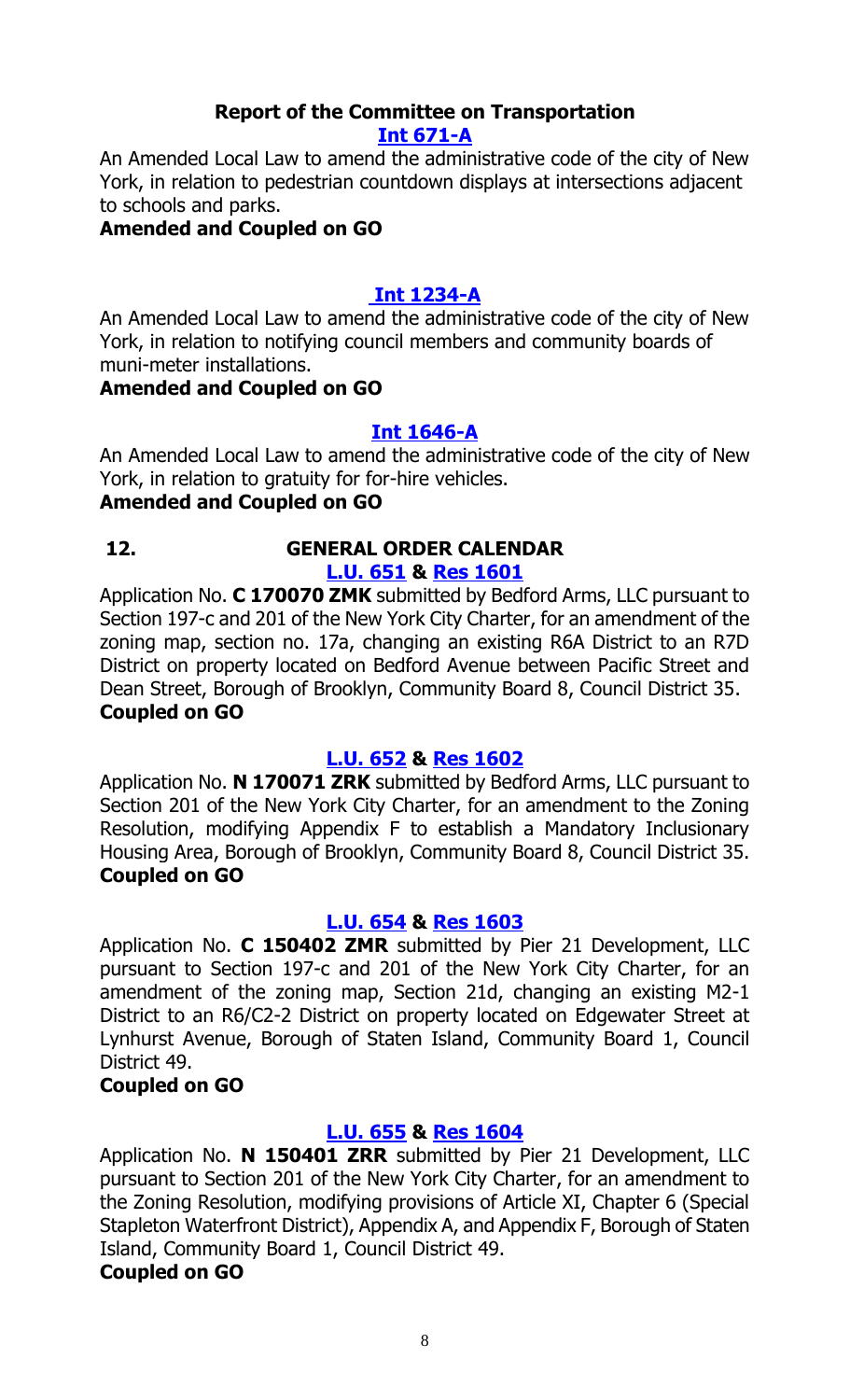Commissioner of Deeds **Coupled on GO**

### **COUPLED ON GENERAL ORDER CALENDAR**

**Aging**

**[Int 1519-A](http://legistar.council.nyc.gov/LegislationDetail.aspx?ID=2984630&GUID=CA0D8DAF-64B1-4CAE-8B62-CA9FF9139818&Options=&Search=)** - Nutrition assistance program enrollment and recertification for seniors.

**A and GO**

### **Courts and Legal Services**

**Int [214-B](http://legistar.council.nyc.gov/LegislationDetail.aspx?ID=1687978&GUID=29A4594B-9E8A-4C5E-A797-96BDC4F64F80&Options=&Search=)** - Legal services for tenants who are subject to eviction proceedings.

**A and GO**

### **Finance**

**Preconsidered Res [1589](http://legistar.council.nyc.gov/LegislationDetail.aspx?ID=3103068&GUID=A9B08068-9100-45E6-8758-5C646D279657&Options=&Search=)** - Organizations to receive funding in the Expense Budget.

**GO**

**Preconsidered [L.U.](http://legistar.council.nyc.gov/LegislationDetail.aspx?ID=3103071&GUID=B642F0B3-C92D-4288-8999-50A850F1A3C9&Options=&Search=) 706 & [Res 1590](http://legistar.council.nyc.gov/LegislationDetail.aspx?ID=3106906&GUID=11F75C5E-BD6C-4030-BC94-3658448420FB&Options=&Search=)** - 1634 Dean Street, Block 1347, Lot 53; Brooklyn, Community District No. 8, Council District No. 36. **GO**

### **Health**

**Preconsidered Int [1668](http://legistar.council.nyc.gov/LegislationDetail.aspx?ID=3103627&GUID=39CEF469-C2EB-4F89-9352-BC8502ECBEC4&Options=&Search=)** - Prohibition of circus performances with wild or exotic animals.

**GO**

### **Land Use**

**[L.U. 682](http://legistar.council.nyc.gov/LegislationDetail.aspx?ID=3081504&GUID=5B4F337C-7BEE-4910-A41A-239C6499D9F8&Options=&Search=) & [Res 1591](http://legistar.council.nyc.gov/LegislationDetail.aspx?ID=3106117&GUID=834C1AF8-1126-4F38-8A1D-31F53C611555&Options=&Search=)** - App. **C 170087 ZMX** Bronx, Community Board 2, Council District 17.

### **GO**

**[L.U. 683](http://legistar.council.nyc.gov/LegislationDetail.aspx?ID=3081505&GUID=35F63684-5F95-4F15-AF5B-E730AA655511&Options=&Search=) & [Res 1592](http://legistar.council.nyc.gov/LegislationDetail.aspx?ID=3106118&GUID=A55AE4F0-FBF4-4CF7-9EAC-2D60D1643AC4&Options=&Search=)** - App. **N 170088 ZRX** Bronx, Community Board 2, Council District 17.

**GO**

**[L.U. 684](http://legistar.council.nyc.gov/LegislationDetail.aspx?ID=3081506&GUID=0EB5B9D9-F5CC-4F8F-8610-B12836E23737&Options=&Search=) & [Res 1593](http://legistar.council.nyc.gov/LegislationDetail.aspx?ID=3106119&GUID=0CFBCF8A-4597-4AB8-A606-C76BB364A426&Options=&Search=)** - App. N **170286 ZRM** Manhattan District) allowing a floor area bonus for public plazas, Borough of Manhattan, Community Board 1, Council District 1.

**GO**

**[L.U. 689](http://legistar.council.nyc.gov/LegislationDetail.aspx?ID=3081502&GUID=57F8656F-2835-4DE3-A7FA-838B1CDFA639&Options=&Search=) & [Res 1594](http://legistar.council.nyc.gov/LegislationDetail.aspx?ID=3106120&GUID=D157DB71-D113-4BCC-ABB7-1D831AA2FA2C&Options=&Search=)** - App. **N 170251 ZRM** Manhattan, Community Board 4, Council District 3.

### **GO**

**[L.U. 690](http://legistar.council.nyc.gov/LegislationDetail.aspx?ID=3081503&GUID=DED35E07-1C6A-430C-AC23-6310AB22E204&Options=&Search=) & [Res 1595](http://legistar.council.nyc.gov/LegislationDetail.aspx?ID=3106121&GUID=8E63AD02-21BC-4415-A9E6-AC263F1564BB&Options=&Search=)** - App. **20175520 HAK** Brooklyn, Community Board 1, Council District 35.

**GO**

**[L.U. 704](http://legistar.council.nyc.gov/LegislationDetail.aspx?ID=3086354&GUID=4359D9CA-5DF9-4247-9E1B-AD28D125360B&Options=&Search=) & [Res 1596](http://legistar.council.nyc.gov/LegislationDetail.aspx?ID=3106122&GUID=F1BEAACE-E7F8-40A5-9C48-9E4F71672870&Options=&Search=)** - App. **20175521 HAQ** Queens, Community Board 12, Council District 27.

**GO**

**[L.U. 705](http://legistar.council.nyc.gov/LegislationDetail.aspx?ID=3086355&GUID=941F88C5-0CC3-4C6E-A27A-2213DAB0711A&Options=&Search=) & Res [1597](http://legistar.council.nyc.gov/LegislationDetail.aspx?ID=3106123&GUID=5E86C2AC-4043-4E1B-8E2F-6938436965DE&Options=&Search=)** - App. **20175523 HAK** Brooklyn, Community Board 3, Council District 36.

**GO**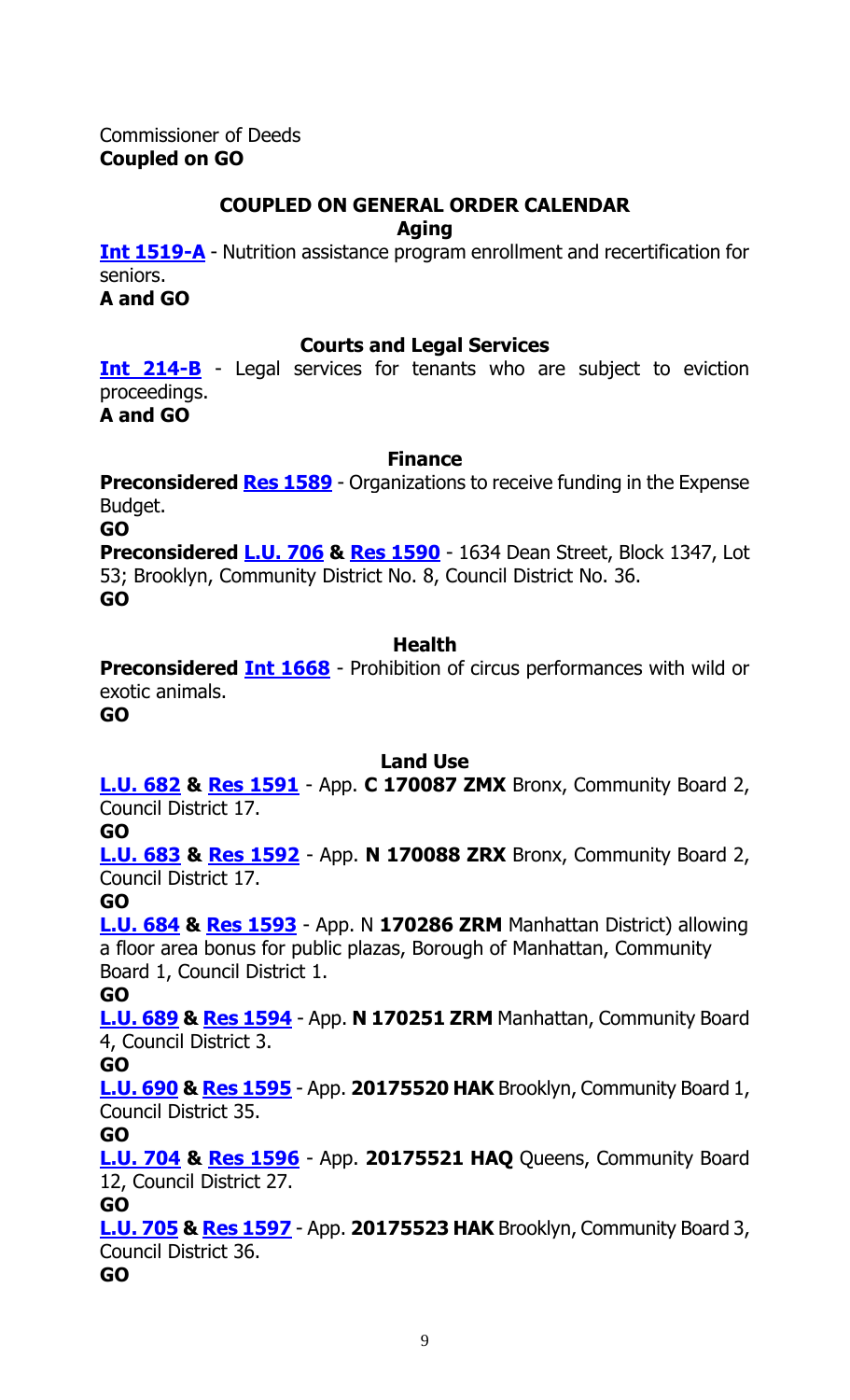### **Preconsidered [L.U. 707](http://legistar.council.nyc.gov/LegislationDetail.aspx?ID=3100134&GUID=BE273665-A23C-4AC5-B932-A0482D16F8C3&Options=&Search=) & Res [1598](http://legistar.council.nyc.gov/LegislationDetail.aspx?ID=3106124&GUID=E5D5E6BE-49B5-48EB-BE8B-9D9F792F53E6&Options=&Search=)** - App. **20175217 SCK** Brooklyn,

Community School District 15, Community Board 12, Council District 38. **GO**

**Preconsidered [L.U. 708](http://legistar.council.nyc.gov/LegislationDetail.aspx?ID=3100135&GUID=94AD037E-4F55-4C76-A06A-688DA3D4CF2A&Options=&Search=) & Res [1599](http://legistar.council.nyc.gov/LegislationDetail.aspx?ID=3106125&GUID=5F163FC0-1098-439C-89C9-E09472F4D196&Options=&Search=)** - App. **20175647 SCK** Brooklyn, Community School District 15, Community Board 7, Council District 38. **GO**

#### **Oversight and Investigations**

**[Int 1136-A](http://legistar.council.nyc.gov/LegislationDetail.aspx?ID=2683838&GUID=B29B0325-77BB-40C2-B0E7-AB501EC02A4B&Options=&Search=)** – Evaluation of civil actions alleging improper conduct by correction officers. **A and GO**

#### **Parks and Recreation**

**[Int 407-A](http://legistar.council.nyc.gov/LegislationDetail.aspx?ID=1825177&GUID=55198C60-50C9-4303-8E4E-783F82EB46DB&Options=&Search=)** - Notice of changes to capital projects implemented by the department of parks and recreation **A and GO [Int 1411-A](http://legistar.council.nyc.gov/LegislationDetail.aspx?ID=3105909&GUID=D00DDE24-999D-438C-A9A2-8CFBCBE587FC&Options=&Search=)** - Pedestrian access to park facilities. **A and GO**

### **Public Safety**

**[Int 1000-B](http://legistar.council.nyc.gov/LegislationDetail.aspx?ID=2513763&GUID=0C33F58D-343A-4E86-85E8-F2D9452C7712&Options=&Search=)** - Police department to report on seized property data on an annual basis and removing an existing requirement. **A and GO**

### **Rules, Privileges and Elections**

**[M 521](http://legistar.council.nyc.gov/LegislationDetail.aspx?ID=3085334&GUID=F97416A5-9B8B-4DF8-BFBB-285AFA648FE8&Options=&Search=) & [Res 1600](http://legistar.council.nyc.gov/LegislationDetail.aspx?ID=3106912&GUID=DAC0A3E2-D93C-4747-98E0-7B309A442F8B&Options=&Search=)** - **Thomas Sorrentino** - As a member of the New York City Taxi and Limousine Commission.

**GO**

### **Transportation**

**[Int 671-A](http://legistar.council.nyc.gov/LegislationDetail.aspx?ID=3105906&GUID=2C23700C-6C6A-405E-98B2-2F85176EBD64&Options=&Search=)** - Pedestrian countdown displays at intersections adjacent to schools and parks.

#### **A and GO**

**[Int 1234-A](http://legistar.council.nyc.gov/LegislationDetail.aspx?ID=3105907&GUID=C9F0DF32-7B22-4908-A533-D555BFEF0D12&Options=&Search=)** - Notifying council members and community boards of munimeter installations.

### **A and GO**

**[Int 1646-A](http://legistar.council.nyc.gov/LegislationDetail.aspx?ID=3105908&GUID=3831B293-21BE-4B74-94AF-8C99F2125AF7&Options=&Search=)** - To gratuity for for-hire vehicles.

**A and GO**

### **GENERAL ORDER CALENDAR**

**[L.U. 651](http://legistar.council.nyc.gov/LegislationDetail.aspx?ID=3055730&GUID=BC0D40A9-4AE7-4975-AE94-08E34CCB7385&Options=&Search=) & [Res 1601](http://legistar.council.nyc.gov/LegislationDetail.aspx?ID=3101088&GUID=D81DC75F-F52C-455C-9460-A0D0BFFAB403&Options=&Search=)** - App. **C 170070 ZMK** Brooklyn, Community Board 8, Council District 35.

#### **GO**

**[L.U. 652](http://legistar.council.nyc.gov/LegislationDetail.aspx?ID=3055731&GUID=D9ED01C8-711E-4ECD-8AE6-965B94501BE7&Options=&Search=) & [Res 1602](http://legistar.council.nyc.gov/LegislationDetail.aspx?ID=3101089&GUID=2EF21E6A-182D-4253-97D1-8ACCD5EBB164&Options=&Search=)** - App. **N 170071 ZRK** Brooklyn, Community Board 8, Council District 35.

**GO**

**[L.U. 654](http://legistar.council.nyc.gov/LegislationDetail.aspx?ID=3055733&GUID=8E59F716-1626-4861-A75C-8F61B70A6406&Options=&Search=) & [Res 1603](http://legistar.council.nyc.gov/LegislationDetail.aspx?ID=3101084&GUID=6BA4450A-1897-4038-88B4-FEAED82A97A6&Options=&Search=)** - App. **C 150402 ZMR** Staten Island, Community Board 1, Council District 49.

**GO**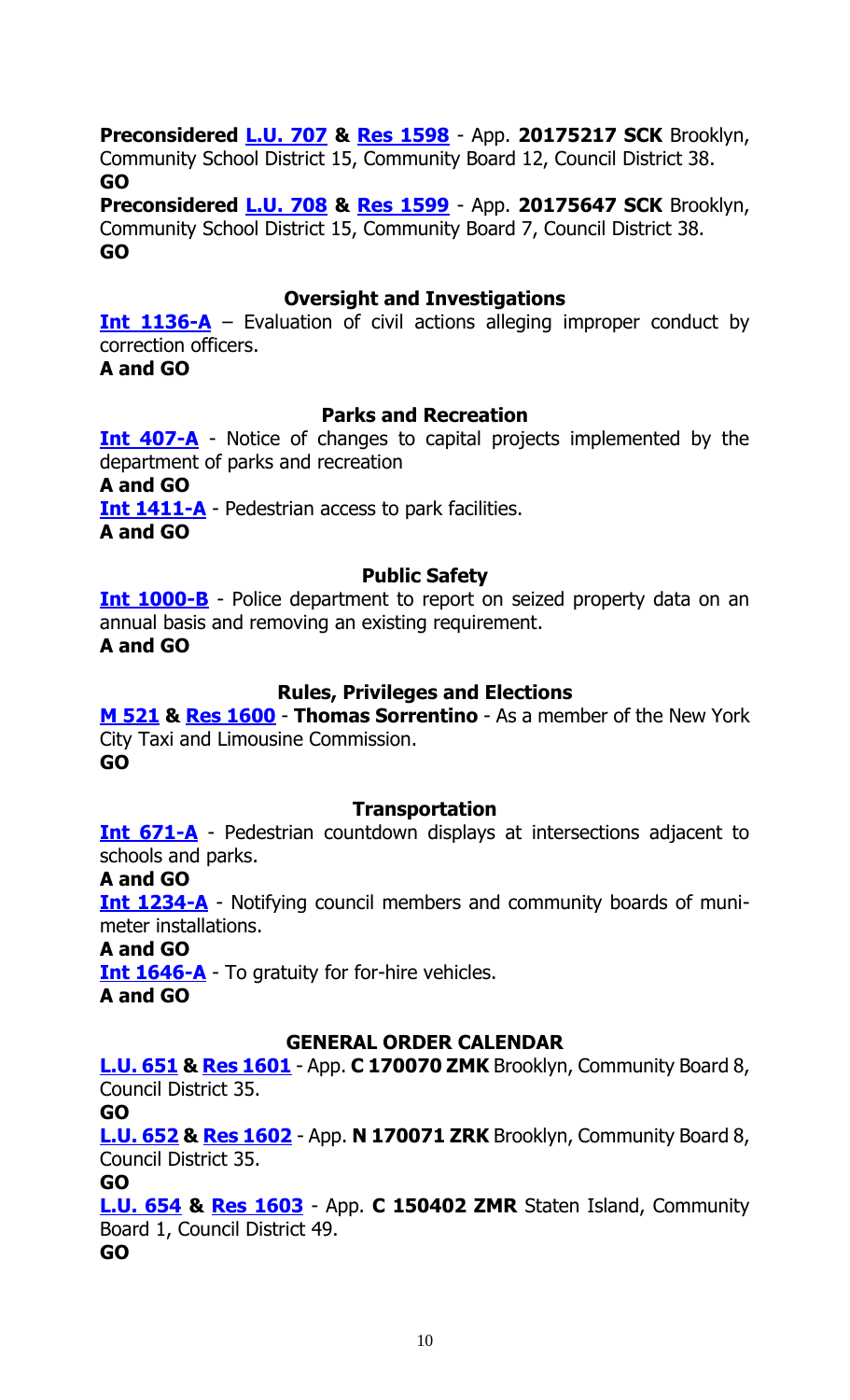### **[L.U. 655](http://legistar.council.nyc.gov/LegislationDetail.aspx?ID=3055734&GUID=75277DE3-C0C6-423E-9751-1F6EB4F9B204&Options=&Search=) & [Res 1604](http://legistar.council.nyc.gov/LegislationDetail.aspx?ID=3101090&GUID=9C72269E-9D46-48AB-BF66-917FCDF5D406&Options=&Search=)** - App. **N 150401 ZRR** Staten Island, Community

Board 1, Council District 49. **GO** Commissioner of Deeds **GO**

### **Roll Call**

| 13. | <b>INTRODUCTION &amp; READING OF BILLS</b><br>See Attached |
|-----|------------------------------------------------------------|
| 14. | <b>DISCUSSION OF RESOLUTIONS</b>                           |
| 15. | <b>RESOLUTIONS</b>                                         |
| 16. | <b>GENERAL DISCUSSION</b>                                  |
| 17. | <b>EXTENSION OF REMARKS</b>                                |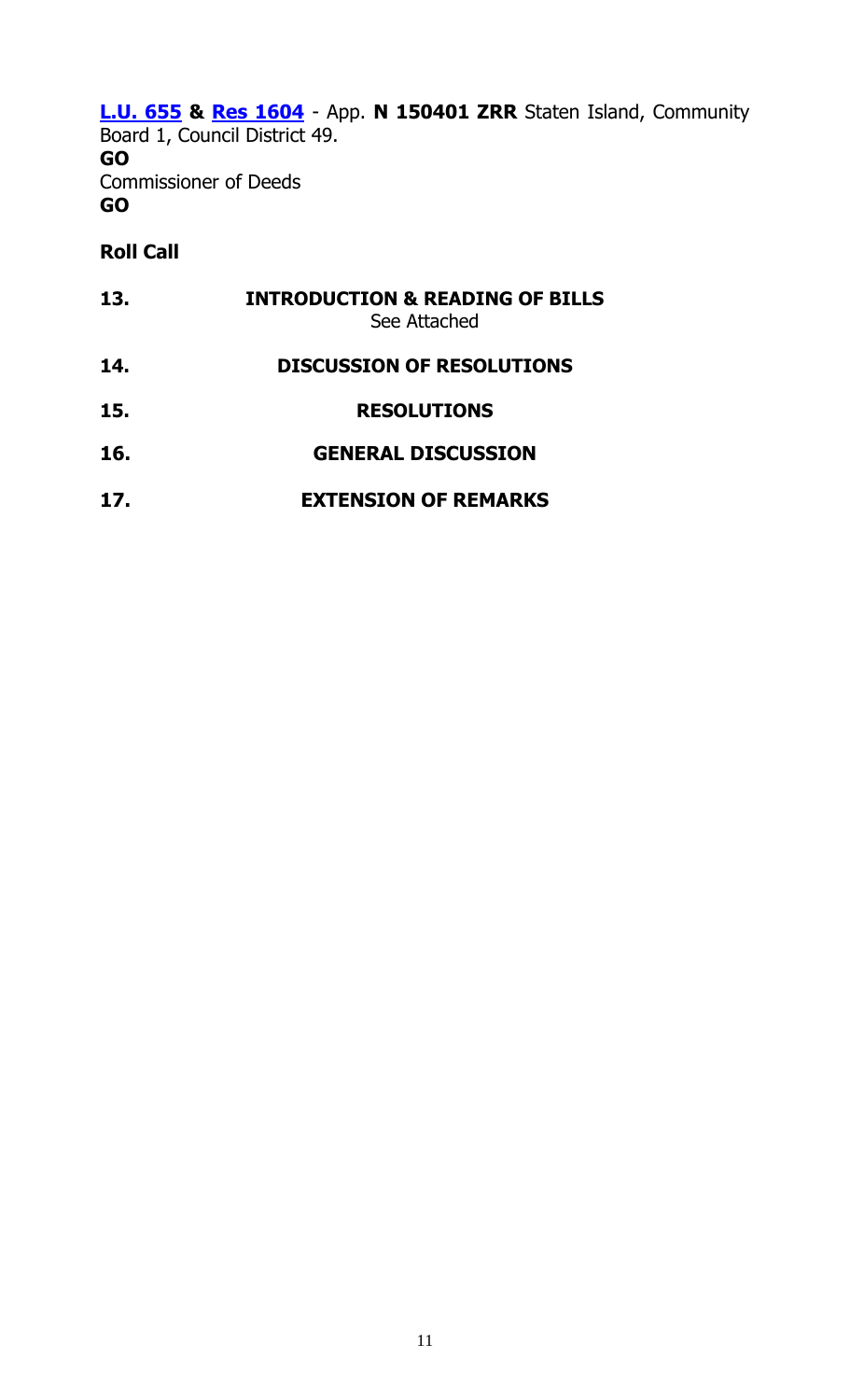#### **INTRODUCTION AND READING OF BILLS [Res 1586](http://legistar.council.nyc.gov/LegislationDetail.aspx?ID=3106753&GUID=F77DC76C-60B8-4D26-94B4-0D846A71188B&Options=&Search=)**

By Council Member Chin:

Resolution calling upon the New York State Legislature to pass and the Governor to sign legislation that would increase penalties for individuals who assault or rob food delivery workers.

#### **Immigration**

### **[Int 1659](http://legistar.council.nyc.gov/LegislationDetail.aspx?ID=3106773&GUID=5A673C19-8684-4769-86EA-3AFD8CCFA238&Options=&Search=)**

By Council Members Crowley and Levine:

A Local Law to amend the administrative code of the city of New York, in relation to requiring the department of education to report on school libraries and library media specialists.

**Education**

### **[Int 1660](http://legistar.council.nyc.gov/LegislationDetail.aspx?ID=3106772&GUID=0AF766D1-BF3A-46AE-8A05-5A2E6DD4758D&Options=&Search=)**

By Council Member Dromm:

A Local Law to amend the administrative code of the city of New York, in relation to requiring the department of buildings to conduct education and outreach regarding single-occupant toilet room requirements.

### **Housing and Buildings**

### **[Res 1587](http://legistar.council.nyc.gov/LegislationDetail.aspx?ID=3106774&GUID=75111AAD-DB75-48DE-A69C-F7BCFF37FA0D&Options=&Search=)**

By Council Member Dromm:

Resolution calling upon the United States Congress to pass and the President to sign H.R. 2151/S.954, the Tyler Clementi Higher Education Anti-Harassment Act, which would recognize cyberbullying as a form of harassment and require higher education institutions to enact anti-harassment policies protecting students based on sexual orientation, gender identity, religion, race, color, national origin, sex, and disability.

### **State and Federal Legislation**

### **[Int 1661](http://legistar.council.nyc.gov/LegislationDetail.aspx?ID=3106769&GUID=C1DA662E-E6E5-471D-91FF-170F1B12332A&Options=&Search=)**

By Council Member Espinal (by request of the Brooklyn Borough President): A Local Law in relation to developing a comprehensive urban agriculture plan. **Land Use**

### **[Res 1588](http://legistar.council.nyc.gov/LegislationDetail.aspx?ID=3106771&GUID=160D2FDA-691C-40FE-A054-37D45F92061E&Options=&Search=)**

By Council Member Espinal:

Resolution recognizing September as Prostate Cancer Awareness Month in New York City.

**Health**

### **Preconsidered [Res 1589](http://legistar.council.nyc.gov/LegislationDetail.aspx?ID=3103068&GUID=A9B08068-9100-45E6-8758-5C646D279657&Options=&Search=)**

By Council Member Ferreras-Copeland: Resolution approving the new designation and changes in the designation of certain organizations to receive funding in the Expense Budget. **Finance**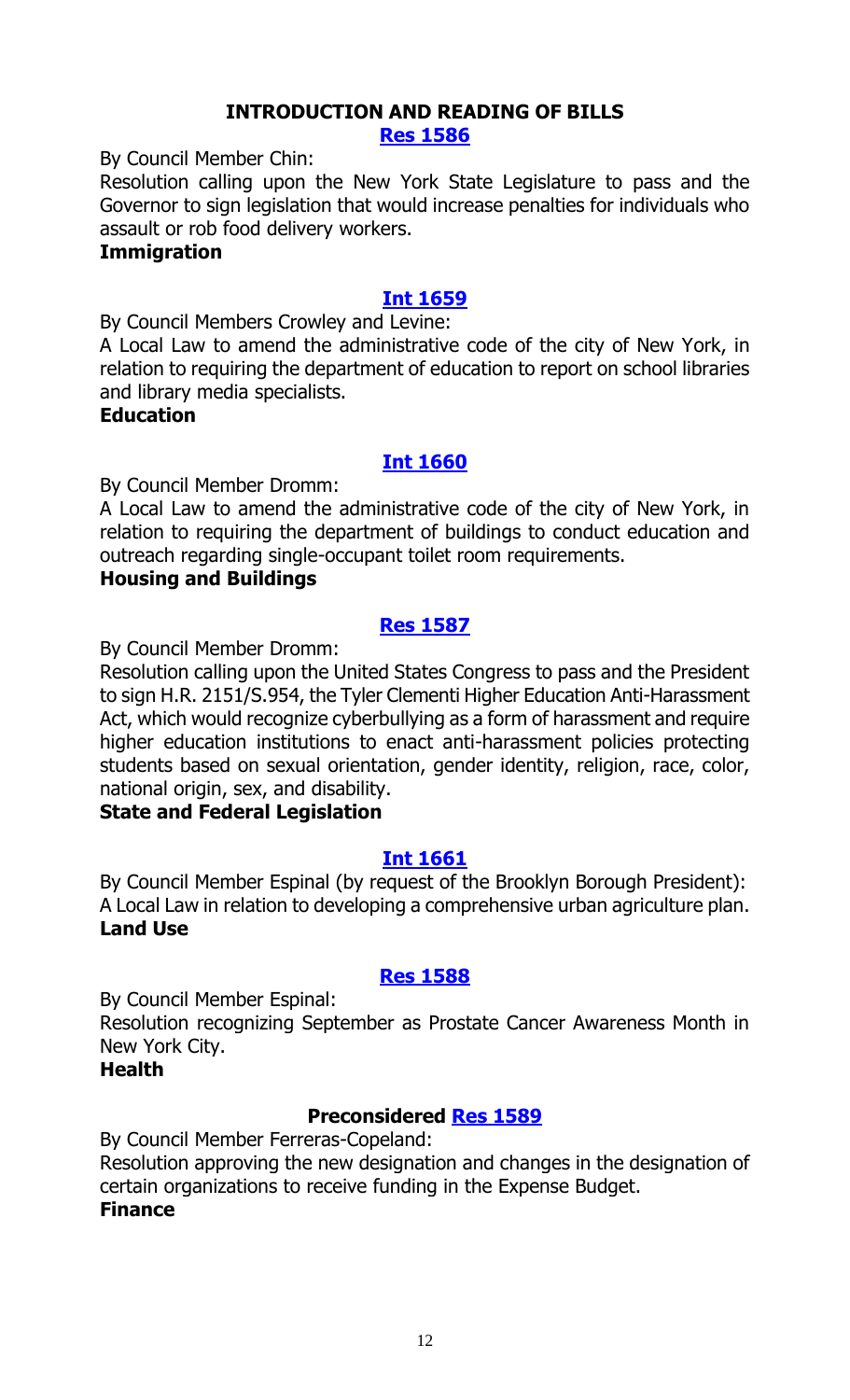### **[Int 1662](http://legistar.council.nyc.gov/LegislationDetail.aspx?ID=3106770&GUID=32538156-BD8F-4B56-BF2E-262C1C9B6207&Options=&Search=)**

By Council Member Garodnick:

A Local Law to amend the administrative code of the city of New York, in relation to curtailing solicitation of passengers by certain for-hire vehicles. **Transportation**

### **[Int 1663](http://legistar.council.nyc.gov/LegislationDetail.aspx?ID=3106790&GUID=CF72C6E8-ED15-493A-85FF-AAE26C72EEE6&Options=&Search=)**

By Council Member Lancman:

A Local Law to amend the administrative code of the city of New York, in relation to the prohibition of requiring low-wage workers to enter into covenants not to compete and also to require employers to notify potential employees of any requirement to enter into a covenant not to compete. **Civil Service & Labor**

### **[Int 1664](http://legistar.council.nyc.gov/LegislationDetail.aspx?ID=3106792&GUID=75B76B89-FD40-4CAF-978F-35D2F26EB913&Options=&Search=)**

By Council Members Lancman and Rodriguez:

A Local Law to amend the administrative code of the city of New York, in relation to requiring the police department to report on the number of arrests and summonses returnable to the Transit Adjudication Bureau for subway fare evasion.

### **Public Safety**

### **[Int 1665](http://legistar.council.nyc.gov/LegislationDetail.aspx?ID=3106793&GUID=650FB784-8338-427A-90CB-F9BE27F1A6B2&Options=&Search=)**

By Council Member Lander:

A Local Law to amend the charter of the city of New York, in relation to requiring the New York city department of education to provide information on establishing afterschool programs.

### **Education**

### **[Int 1666](http://legistar.council.nyc.gov/LegislationDetail.aspx?ID=3106789&GUID=ADA71817-28AB-4DA0-BB9E-D4EA90678BF3&Options=&Search=)**

By Council Member Lander:

A Local Law to amend the administrative code of the city of New York, in relation to the removal of motor vehicles to satisfy parking violations. **Transportation**

### **[Int 1667](http://legistar.council.nyc.gov/LegislationDetail.aspx?ID=3106791&GUID=0C14B8F3-37CF-4AF8-AFD2-57A1FBCA2990&Options=&Search=)**

By Council Members Lander and Chin:

A Local Law to amend the administrative code of the city of New York, in relation to the provision of sick time earned by employees.

### **Civil Service and Labor**

### **Preconsidered [Int 1668](http://legistar.council.nyc.gov/LegislationDetail.aspx?ID=3103627&GUID=39CEF469-C2EB-4F89-9352-BC8502ECBEC4&Options=&Search=)**

By Council Members Mendez, Cornegy and Barron:

A Local Law to amend a local law for the year 2017 amending the administrative code of the city of New York relating to the prohibition of circus performances with wild or exotic animals, as proposed in introduction number 1233-A, in relation to extending the effective date thereof.

### **Health**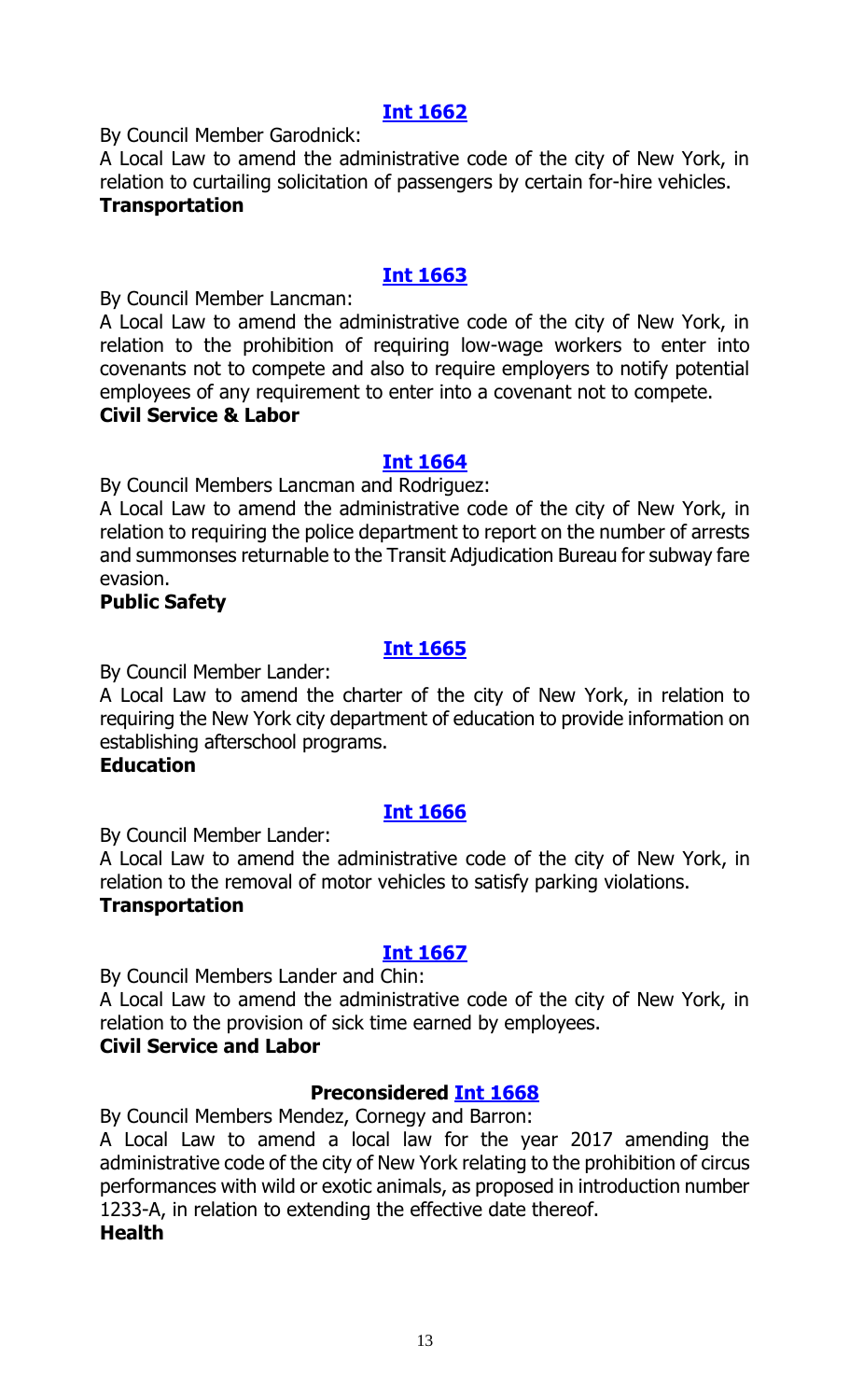### **[Int 1669](http://legistar.council.nyc.gov/LegislationDetail.aspx?ID=3106843&GUID=C55AE74C-3C1A-44EE-9112-3334743C72B6&Options=&Search=)**

By Council Member Palma:

A Local Law to amend the administrative code of the city of New York, in relation to prohibiting new cigarette retailers near schools.

### **Consumer Affairs**

### **[Int 1670](http://legistar.council.nyc.gov/LegislationDetail.aspx?ID=3106842&GUID=73C3609E-A17A-472E-B1E5-DF975BD7AC8C&Options=&Search=)**

By the Public Advocate (Ms. James):

A Local Law to amend the New York city building code, in relation to posting the number of workers present at a construction site.

### **Housing and Buildings**

### **[Int 1671](http://legistar.council.nyc.gov/LegislationDetail.aspx?ID=3106844&GUID=5362AD9B-E709-4AD7-A085-114F454DEAA8&Options=&Search=)**

By Council Member Richards:

A Local Law to amend the administrative code of the city of New York, in relation to requiring the department of education to provide school-level data regarding students receiving special education services.

#### **Education**

### **[Int 1672](http://legistar.council.nyc.gov/LegislationDetail.aspx?ID=3106846&GUID=191FFC06-4ABD-4DC6-953C-23D5256D447B&Options=&Search=)**

By Council Members Rodriguez, Kallos, Richards, and Levin: A Local Law in relation to a plan to achieve free childcare for all city residents. **General Welfare**

### **[Int 1673](http://legistar.council.nyc.gov/LegislationDetail.aspx?ID=3106845&GUID=22BF794F-C084-4E9F-897D-744084A549C7&Options=&Search=)**

By Council Members Rosenthal and Ferreras-Copeland: A Local Law to amend the administrative code of the city of New York, in relation to notice of the recording of certain real estate instruments. **Finance**

### **Preconsidered [L.U. 706](http://legistar.council.nyc.gov/LegislationDetail.aspx?ID=3103071&GUID=B642F0B3-C92D-4288-8999-50A850F1A3C9&Options=&Search=)**

By Council Member Ferreras-Copeland:

1634 Dean Street, Block 1347, Lot 53; Brooklyn, Community District No. 8, Council District No. 36.

### **Finance**

### **Preconsidered [L.U. 707](http://legistar.council.nyc.gov/LegislationDetail.aspx?ID=3100134&GUID=BE273665-A23C-4AC5-B932-A0482D16F8C3&Options=&Search=)**

By Council Member Greenfield:

Application No. **20175217 SCK** pursuant to Section 1732 of the New York School Construction Authority Act, concerning the proposed site selection for a new, approximately 332-Seat Primary School Facility to be located on Block 751, Lot 1, Borough of Brooklyn, Community School District 15, Community Board 12, Council District 38.

### **Landmarks, Public Siting and Maritime Uses**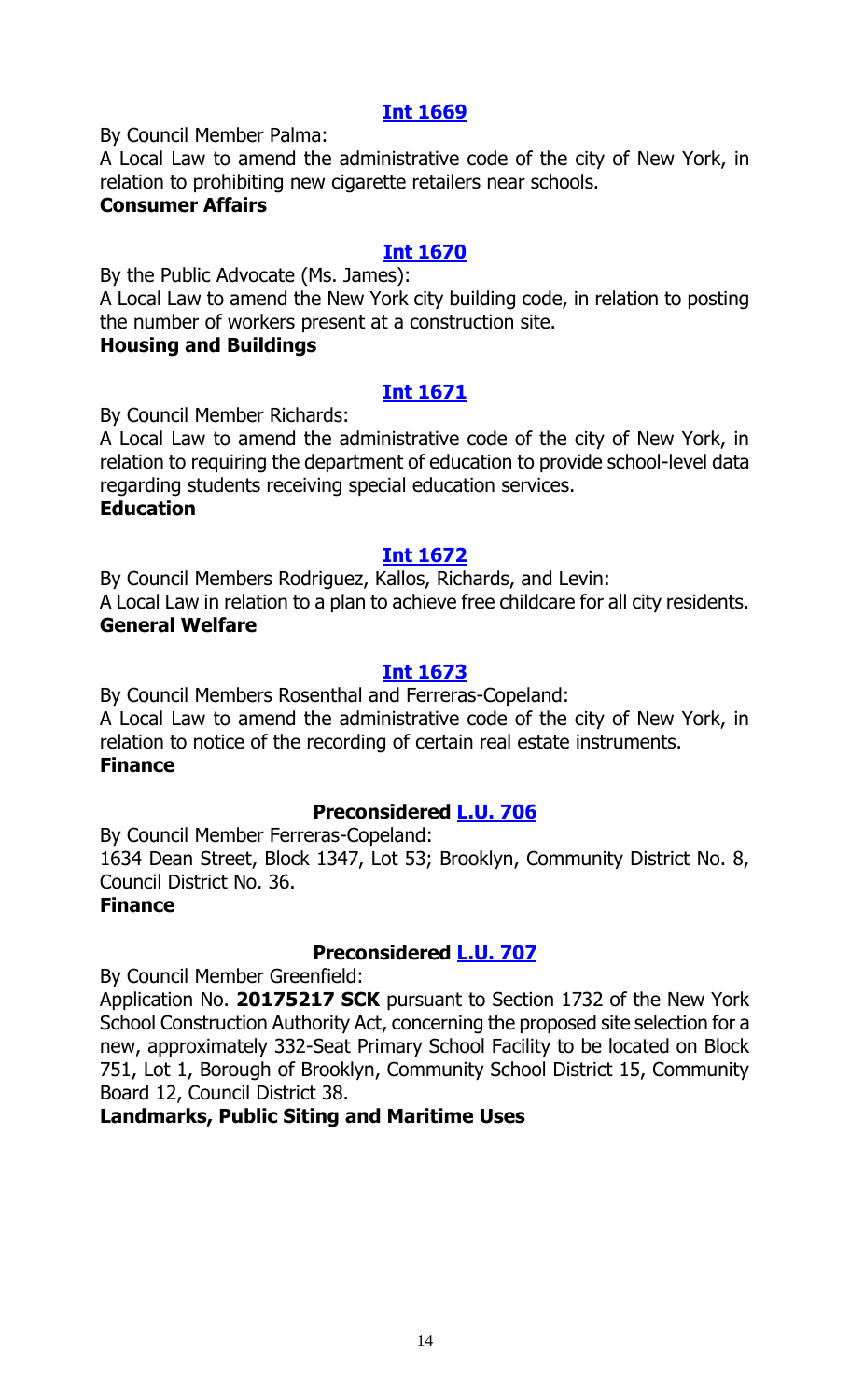### **Preconsidered [L.U. 708](http://legistar.council.nyc.gov/LegislationDetail.aspx?ID=3100135&GUID=94AD037E-4F55-4C76-A06A-688DA3D4CF2A&Options=&Search=)**

By Council Member Greenfield:

Application No. **20175647 SCK** pursuant to Section 1732 of the New York School Construction Authority Act, concerning the proposed site selection for a new, approximately 332-Seat Primary School Facility to be located on Block 728, Lots 34 and 36, Borough of Brooklyn, Community School District 15, Community Board 7, Council District 38.

### **Landmarks, Public Siting and Maritime Uses**

### **[L.U. 709](http://legistar.council.nyc.gov/LegislationDetail.aspx?ID=3106806&GUID=63F6CB11-27C2-479D-ABAE-881DDB2BF96C&Options=&Search=)**

By Council Member Greenfield:

Application No. **20175461 TCM** pursuant to Section 20-226 of the Administrative Code of the City of New York, concerning the petition of CRC Hospitality Group LLC, d/b/a Handcraft Kitchen and Cocktails, for a revocable consent to establish, maintain and operate an unenclosed sidewalk café located at 367 Third Avenue or 200 East 27th Street, Borough of Manhattan, Community Board 6, Council District 2. This application is subject to review and action by the Land Use Committee only if called-up by vote of the Council pursuant to Rule 11.20b of the Council and Section 20-226 of the New York City Administrative Code.

#### **Zoning and Franchises**

### **[L.U. 710](http://legistar.council.nyc.gov/LegislationDetail.aspx?ID=3106807&GUID=EB581C68-CF52-42AB-B250-99CE611C6C5E&Options=&Search=)**

By Council Member Greenfield:

Application No. **20175396 TCX** pursuant to Section 20-226 of the Administrative Code of the City of New York, concerning the petition of MIPR Inc., d/b/a Made In Puerto Rico Latin Cuisine and Bar, for a revocable consent to establish, maintain and operate an unenclosed sidewalk café located at 3363 E. Tremont Avenue, Borough of the Bronx, Community Board 10, Council District 13. This application is subject to review and action by the Land Use Committee only if called-up by vote of the Council pursuant to Rule 11.20b of the Council and Section 20-226 of the New York City Administrative Code. **Zoning and Franchises**

### **[L.U. 711](http://legistar.council.nyc.gov/LegislationDetail.aspx?ID=3106808&GUID=EF8A70A5-BEF7-4083-A1AA-BFA8FB2EE2B3&Options=&Search=)**

By Council Member Greenfield:

Application No. **20175465 TCM** pursuant to Section 20-226 of the Administrative Code of the City of New York, concerning the petition of While We Were Young, d/b/a While We Were Young, for a revocable consent to establish, maintain and operate an unenclosed sidewalk café located at 183 West 10<sup>th</sup> Street, Borough of Manhattan, Community Board 2, Council District 2. This application is subject to review and action by the Land Use Committee only if called-up by vote of the Council pursuant to Rule 11.20b of the Council and Section 20-226 of the New York City Administrative Code.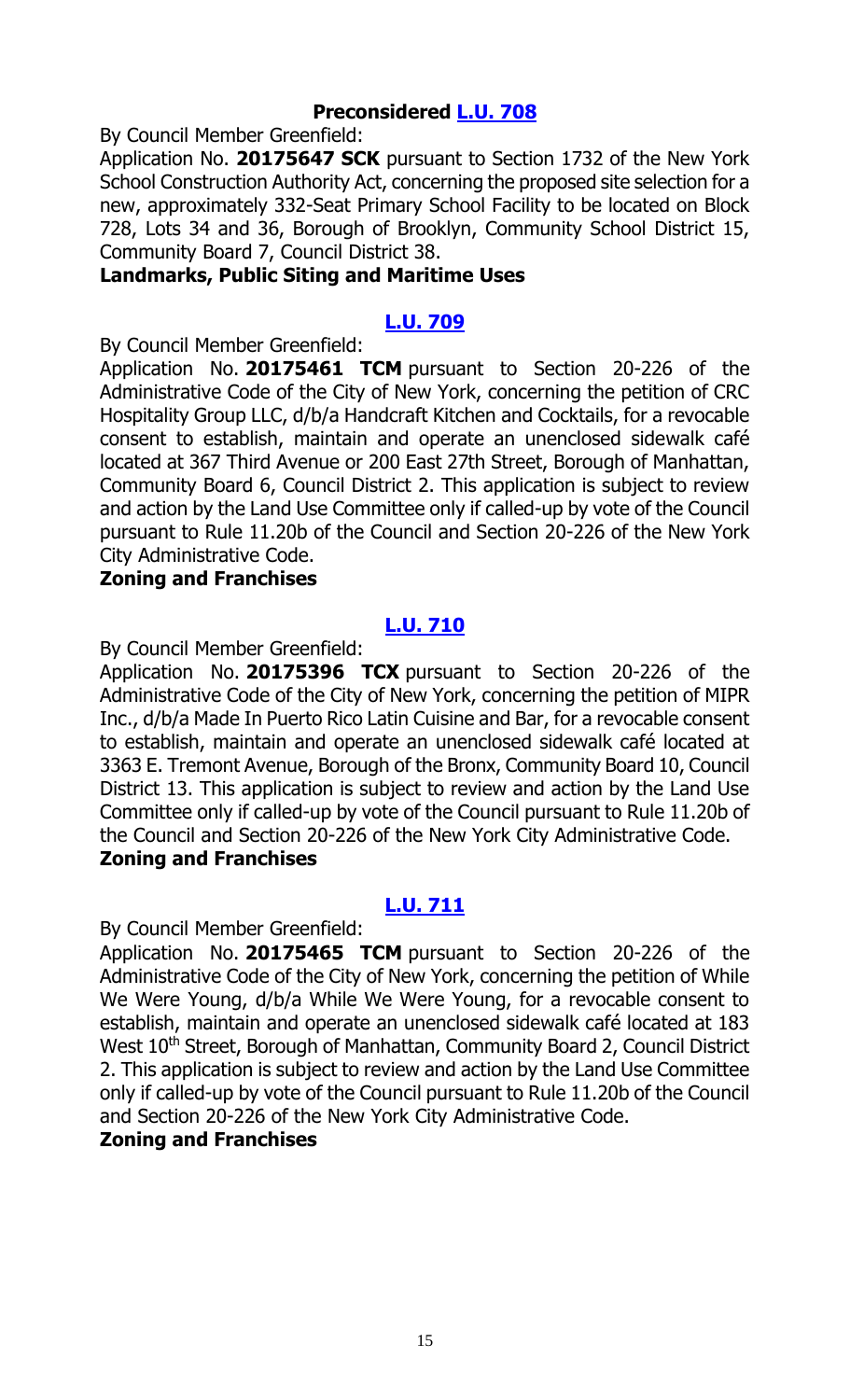By Council Member Greenfield:

Application No. **20175332 TCM** pursuant to Section 20-226 of the Administrative Code of the City of New York, concerning the petition of Pret A Manger (USA) Limtited, d/b/a Pret A Manger, for a revocable consent to establish, maintain and operate an unenclosed sidewalk café located at 125 Chambers Street, Borough of Manhattan, Community Board 1, Council District 1. This application is subject to review and action by the Land Use Committee only if called-up by vote of the Council pursuant to Rule 11.20b of the Council and Section 20-226 of the New York City Administrative Code.

### **Zoning and Franchises**

### **[L.U. 713](http://legistar.council.nyc.gov/LegislationDetail.aspx?ID=3106810&GUID=7F4089F6-71F3-402C-8738-451C7208FB94&Options=&Search=)**

By Council Member Greenfield:

Application No. **20175498 TCM** pursuant to Section 20-226 of the Administrative Code of the City of New York, concerning the petition of Guacamole Corp., d/b/a Guacamole Taqueria, for a revocable consent to establish, maintain and operate an unenclosed sidewalk café located at 5025 Broadway, Borough of Manhattan, Community Board 12, Council District 10. This application is subject to review and action by the Land Use Committee only if called-up by vote of the Council pursuant to Rule 11.20b of the Council and Section 20-226 of the New York City Administrative Code.

### **Zoning and Franchises**

### **[L.U. 714](http://legistar.council.nyc.gov/LegislationDetail.aspx?ID=3106811&GUID=E3CFCFCE-6A55-441A-8796-977BDCACA154&Options=&Search=)**

By Council Member Greenfield:

Application No. **20175444 TCM** pursuant to Section 20-226 of the Administrative Code of the City of New York, concerning the petition of Sushi Vida Inc., d/b/a Mama Sushi, for a revocable consent to establish, maintain and operate an unenclosed sidewalk café located at 237 Dyckman St, Borough of Manhattan, Community Board 12, Council District 10. This application is subject to review and action by the Land Use Committee only if called-up by vote of the Council pursuant to Rule 11.20b of the Council and Section 20-226 of the New York City Administrative Code.

### **Zoning and Franchises**

### **[L.U. 715](http://legistar.council.nyc.gov/LegislationDetail.aspx?ID=3106819&GUID=9A44185D-5A04-4C54-A1DD-866567F2E1CB&Options=&Search=)**

By Council Member Greenfield:

Application No. **N 170317 ZRM** submitted by BOP NW, LLC, pursuant to Section 201 of the New York City Charter, for an amendment of the Zoning Resolution of the City of New York, modifying Article IX, Chapter 3 (Special Hudson Yards District), Borough of Manhattan, Community District 4, Council District 3.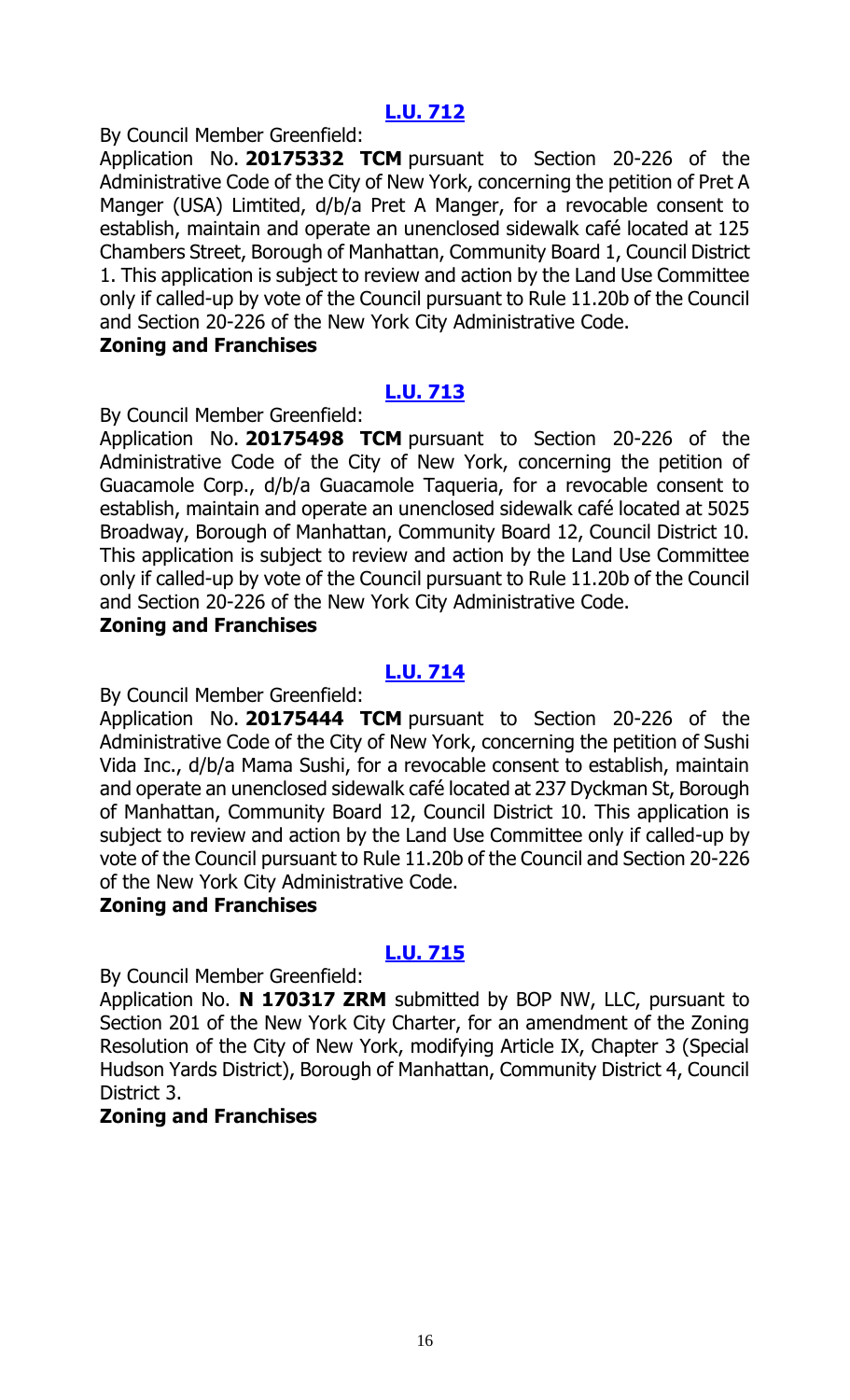By Council Member Greenfield:

Application No. **C 170192 ZSM** submitted by 462BDWY LAND, L.P. pursuant to Sections 197-c and 201 of the New York City Charter for the grant of a special permit pursuant to Section 74-781 of the Zoning Resolution to modify the use regulations of Section 42-14(D)(2)(b) to allow Use Group 6 uses (retail uses) on property located at 462 Broadway (Block 473, Lot 1), Borough of Manhattan, Community District 2, Council District 1.

#### **Zoning and Franchises**

### **[L.U. 717](http://legistar.council.nyc.gov/LegislationDetail.aspx?ID=3106821&GUID=4C6BE620-AC18-48E8-A254-B686382DF580&Options=&Search=)**

By Council Member Greenfield:

Application No. **C 170193 ZSM** submitted by 462BDWY LAND, L.P. pursuant to Sections 197-c and 201 of the New York City Charter for the grant of a special permit pursuant to Section 74-922 of the Zoning Resolution to allow large retail establishments (Use Group 6 and/or 10A uses) with no limitation on floor area per establishment on property located at 462 Broadway (Block 473, Lot 1), Borough of Manhattan, Community District 2, Council District 1. **Zoning and Franchises**

### **[L.U. 718](http://legistar.council.nyc.gov/LegislationDetail.aspx?ID=3106822&GUID=930A08A8-B971-4066-B2B5-3A16580CE73A&Options=&Search=)**

By Council Member Greenfield:

Application No. **C 170189 ZMK** submitted by Brownsville Linden Plaza LLC pursuant to Sections 197-c and 201 of the New York City Charter for the amendment of the Zoning Map, Section No. 17d, changing an existing M1-1 district to R7A/C2-4 and R7D/C2-4 districts for property located North of Hegeman Avenue between Mother Gaston Boulevard and Powell Street, Borough of Brooklyn, Community District 16, Council District 42.

### **Zoning and Franchises**

### **[L.U. 719](http://legistar.council.nyc.gov/LegislationDetail.aspx?ID=3106823&GUID=B1D7612A-122F-413F-B7D4-3FBFEC045E34&Options=&Search=)**

By Council Member Greenfield:

Application No. **N 170190 ZRK** submitted by Brownsville Linden Plaza, LLC, pursuant to Section 201 of the New York City Charter, for an amendment of the Zoning Resolution of the City of New York, modifying Appendix F for the purpose of establishing a Mandatory Inclusionary Housing area, Borough of Brooklyn, Community District 16, Council District 42.

### **Zoning and Franchises**

### **[L.U. 720](http://legistar.council.nyc.gov/LegislationDetail.aspx?ID=3106824&GUID=D1A94EC7-F1D0-4643-B6A3-D72320BDF2EB&Options=&Search=)**

By Council Member Greenfield:

Application No. **C 170158 ZSM** submitted by the New York City Department of Small Business Services and the New York City Economic Development Corporation pursuant to Sections 197-c and 201 of the New York City Charter for the grant of a special permit pursuant to Section 74-66 of the Zoning Resolution to allow continued operation of a heliport on property generally located between the U.S. Pierhead Line of the East River and the north-bound service road of the Franklin D. Roosevelt Drive, south of East 34thStreet, (Block 962, part of Lot 50) in an M2-3 District, Borough of Manhattan, Community District 6, Council District 4.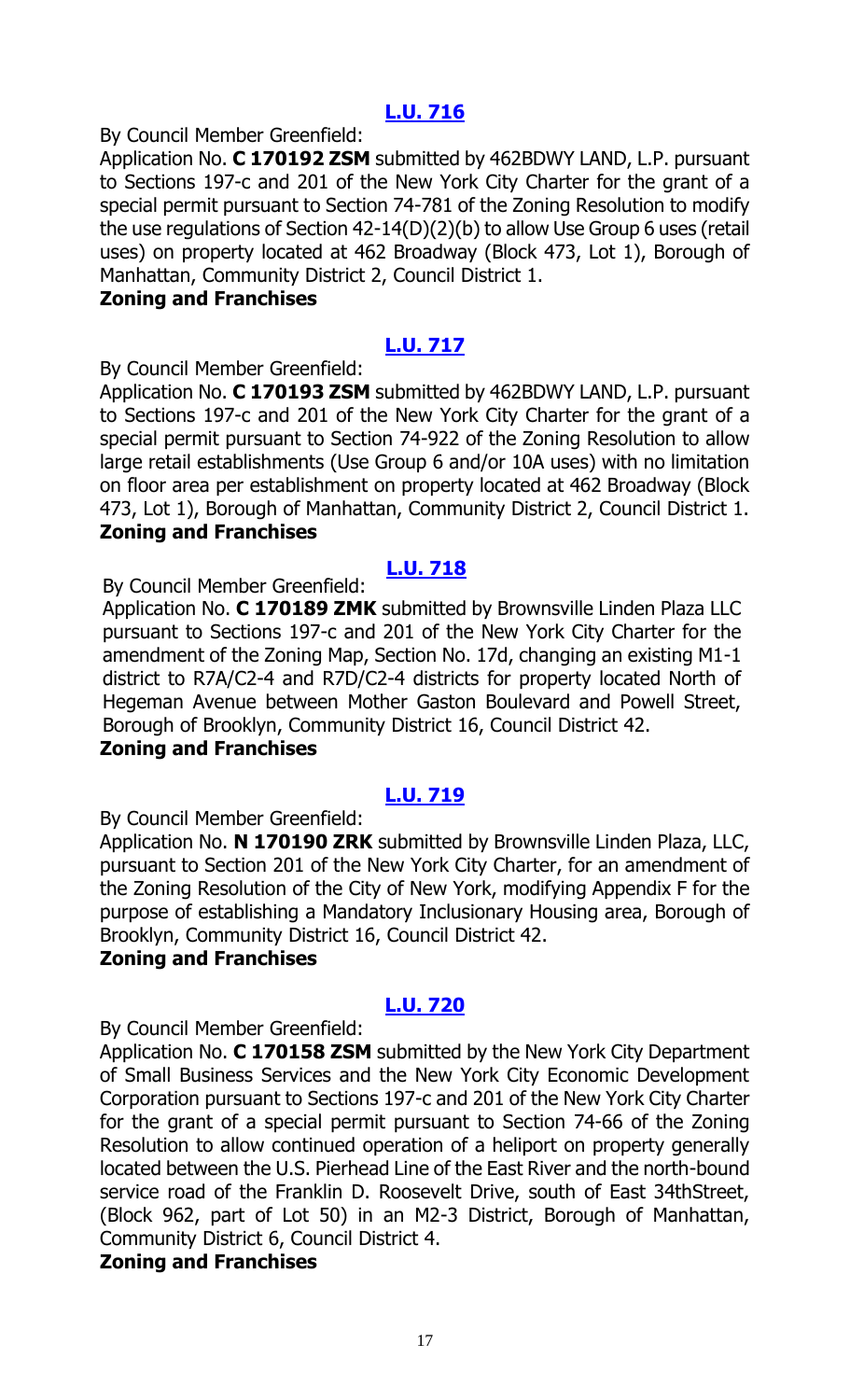By Council Member Greenfield:

Application No. **C 170243(A) ZMQ** submitted by New York City Economic Development Corporation pursuant to Section 197-c and 201 of the New York City Charter for an amendment of the Zoning Map, Section Nos. 25b and 31a, to change existing R5, R5/C1-2, R5/C2-2, C4-2, C8-1 and M1-1 districts to R5, R5/C2-4, and R7-1/C2-4 districts and establish the Special Downtown Far Rockaway District, Borough of Queens, Community District 14, Council District 31.

### **Zoning and Franchises**

### **[L.U. 722](http://legistar.council.nyc.gov/LegislationDetail.aspx?ID=3106826&GUID=765DB817-8341-4733-A5A2-9C41C7E94889&Options=&Search=)**

By Council Member Greenfield:

Application no. **N 170244(A) ZRQ** submitted by the New York City Economic Development Corporation pursuant to Section 201 of the New York City Charter, for an amendment of the Zoning Resolution of the City of New York, relating to Article XIII, Chapter 6 (Special Far Rockaway District) to establish the Special Downtown Far Rockaway District and establish a Mandatory Inclusionary Housing area, Borough of Queens, Community District 14, Council District 31.

#### **Zoning and Franchises**

### **[L.U. 723](http://legistar.council.nyc.gov/LegislationDetail.aspx?ID=3106830&GUID=679EA66F-D43F-49D6-9431-F9B6E83317E1&Options=&Search=)**

By Council Member Greenfield:

Application no. **N 170245 HGQ** submitted by the Department of Housing Preservation and Development for the designation of the Downtown Far Rockaway Urban Renewal Area, (Block 15529, Lots 9 and 10; and Block 15537, Lots p/o 1, 5, p/o 40, 46, 50, 51, 53, 54, 55, 56, 57, 58, 59, 60, 63, 65, 71, 79, 89, 92, 94, 99, 100, 112, 128, and 130) as an area appropriate for urban renewal, pursuant to Section 504 of Article 15 of the General Municipal Law of New York State, Borough of Queens, Community District 14, Council District 31.

### **Zoning and Franchises**

### **[L.U. 724](http://legistar.council.nyc.gov/LegislationDetail.aspx?ID=3106831&GUID=989A5245-0E3C-4D71-A317-FC4E20A8E029&Options=&Search=)**

By Council Member Greenfield:

Application no. **C 170246 HUQ** submitted by the Department of Housing Preservation and Development pursuant to Section 505 of Article 15 of the General Municipal Law of New York State and Section 197-c of the New York City Charter, for approval of the Downtown Far Rockaway Urban Renewal Plan for the Downtown Far Rockaway Urban Renewal Area, Borough of Queens, Community District 14, Council District 31.